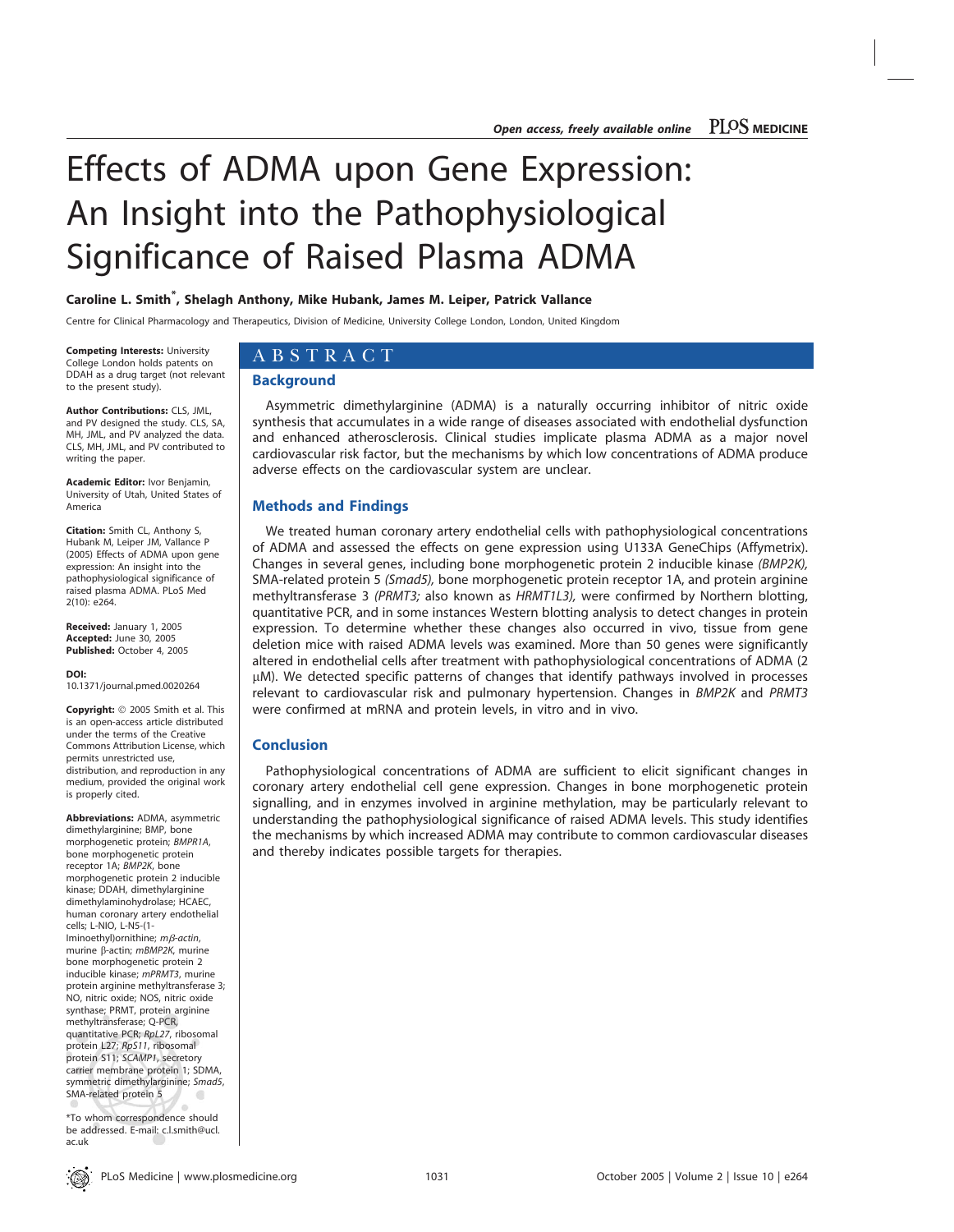| ADMA treatment of HCAEC                                                                                      |                            | HCAEC were treated with 2 or 100 µM ADMA for 24 h and total RNA was<br>harvested. Control cells were those not supplemented with ADMA. This was<br>repeated on 3 separate occasions with cells less than P4, and total RNA<br>extracted                                                                                                                                                                                                                                                                                                                                                                                                                                                     |                             |                                                                                                                                                                                                                                                                                                                                                                                                                 |       |            |       |            |
|--------------------------------------------------------------------------------------------------------------|----------------------------|---------------------------------------------------------------------------------------------------------------------------------------------------------------------------------------------------------------------------------------------------------------------------------------------------------------------------------------------------------------------------------------------------------------------------------------------------------------------------------------------------------------------------------------------------------------------------------------------------------------------------------------------------------------------------------------------|-----------------------------|-----------------------------------------------------------------------------------------------------------------------------------------------------------------------------------------------------------------------------------------------------------------------------------------------------------------------------------------------------------------------------------------------------------------|-------|------------|-------|------------|
| Preparation of samples for<br>U133A Genechips                                                                |                            | cDNA was synthesised and subsequent biotinylated-cRNA synthesis was<br>carried out according to Affymetrix standard protocols <sup>12</sup><br>(www.affymetrix.com). Labelled GeneChips were scanned using a<br>confocal argon ion laser (Agilent Technologies). This yielded 9 chips: 3<br>untreated; $3$ ADMA (2uM) and $3x$ ADMA (100 $\mu$ M).                                                                                                                                                                                                                                                                                                                                          |                             |                                                                                                                                                                                                                                                                                                                                                                                                                 |       |            |       |            |
| Correction of signals on<br>U133A Genechips and<br>scaling. Filtering to remove<br>unreliably detected genes |                            | Data was scaled and transferred to Genespring 7.2 and the expression level<br>of each gene was normalised against the median expression level for the<br>entire gene set. Data was filtered to exclude genes if at this early stage of<br>analysis the signal strength did not significantly exceed background values<br>and if expression did not reach a threshold value for reliable detection (based<br>on the relaxed Affymetrix MAS 5.0 probability of detection $[P<0.1]^{34}$ ) in<br>each of the 3 separate studies. In order for genes to be assessed in the<br>analysis they had to be present in all 3 replicates from the experiment. These<br>criteria identified 10632 genes |                             |                                                                                                                                                                                                                                                                                                                                                                                                                 |       |            |       |            |
| T-tests to determine<br>significantly changed genes                                                          |                            | The mean of the median normalised values for expression of each individual<br>gene were compared between the treated and untreated samples and the<br>genes that changed by 2-fold, 1.7 fold and 1.5 fold was assessed. Statistical<br>analysis of these changes was determined using the Welch T-test where<br>p<0.05 was considered a statistically significant change.                                                                                                                                                                                                                                                                                                                   |                             |                                                                                                                                                                                                                                                                                                                                                                                                                 |       |            |       |            |
|                                                                                                              |                            |                                                                                                                                                                                                                                                                                                                                                                                                                                                                                                                                                                                                                                                                                             |                             |                                                                                                                                                                                                                                                                                                                                                                                                                 |       |            |       |            |
|                                                                                                              | Fold change                |                                                                                                                                                                                                                                                                                                                                                                                                                                                                                                                                                                                                                                                                                             |                             | 2-fold                                                                                                                                                                                                                                                                                                                                                                                                          |       | $1.7$ fold |       | $1.5$ fold |
|                                                                                                              | Number of genes<br>changed |                                                                                                                                                                                                                                                                                                                                                                                                                                                                                                                                                                                                                                                                                             | Total                       | P < 0.05                                                                                                                                                                                                                                                                                                                                                                                                        | Total | P < 0.05   | Total | P < 0.05   |
|                                                                                                              | Untreated v 2 µM           |                                                                                                                                                                                                                                                                                                                                                                                                                                                                                                                                                                                                                                                                                             | 196                         | 29                                                                                                                                                                                                                                                                                                                                                                                                              | 456   | 56         | 1926  | 223        |
|                                                                                                              | Untreated v 100 µM         |                                                                                                                                                                                                                                                                                                                                                                                                                                                                                                                                                                                                                                                                                             | 302                         | 36                                                                                                                                                                                                                                                                                                                                                                                                              | 765   | 86         | 2609  | 310        |
| Independent confirmation<br>of gene changes                                                                  |                            |                                                                                                                                                                                                                                                                                                                                                                                                                                                                                                                                                                                                                                                                                             | described in the manuscript | We selected 6 genes (BMP2K, PRMT3, RpS11, Calreticulin, SCAMP1 and<br>RpL27A) and confirmed the expression of these genes, in independently treated<br>HCAEC, by northern blotting, quantitative RT-PCR and western blotting as                                                                                                                                                                                 |       |            |       |            |
| Identifying genes in<br>related pathways                                                                     |                            |                                                                                                                                                                                                                                                                                                                                                                                                                                                                                                                                                                                                                                                                                             | following exposure to ADMA. | Following the confirmation of BMP2K as a significantly changed gene, the 765<br>genes changed greater than 1.7 fold (untreated $v$ 100 $\mu$ M) were examined to<br>identify other genes which might be involved in the BMP signaling pathway.<br>BMPR1A and Smad5 were identified from these lists and northern blotting was<br>carried out to confirm that their expression did change significantly in HCAEC |       |            |       |            |

Figure 1. Flow Diagram Summarising the Methods Used in This Manuscript DOI: 10.1371/journal.pmed.0020264.g001

## Introduction

Asymmetric dimethylarginine (ADMA) is an endogenous inhibitor of all nitric oxide synthase (NOS) isoforms [1]. It is synthesised by the action of protein arginine methyltransferases (PRMTs), and following proteolysis, free ADMA is released into the cell cytosol and thence into plasma. Circulating concentrations of ADMA are increased in patients with renal failure [1], pulmonary hypertension, heart failure, hypercholesterolemia or a wide range of other cardiovascular risk factors [2–6]. In patients with end-stage renal failure, the plasma levels of ADMA predict mortality and cardiovascular outcome [7], and in a cohort of otherwise healthy Finnish men, those with the highest levels of ADMA had an increased risk of acute coronary events [8]. Increased circulating ADMA in pregnant women predicts an increased risk of pre-eclampsia and intrauterine growth retardation [9].

Despite these clinical observations and the increasing excitement surrounding the use of ADMA as a risk marker

for vascular disease [3,7], it is still not clear whether ADMA has a causal role in pathophysiology. It has been argued that the concentration of ADMA in plasma is too low to be an effective inhibitor of NOS, and that the usual concentrations of arginine in cells should overcome any inhibitory effects of ADMA on NOS [10]. In order to determine how ADMA might exert effects on endothelial cells and produce pathology, we assessed the effects of ADMA on gene expression in human coronary endothelial cells.

# Methods

## Cell Culture

Human coronary artery endothelial cells (HCAEC) were purchased from Promocell and grown according to the manufacturer's instructions. HCAEC in 75-cm<sup>2</sup> flasks at 70% confluency (passage 3 or 4) were treated for 24 h with complete media supplemented with asymmetric dimethylarginine ( $N<sup>G</sup>N<sup>G</sup>$ -dimethyl-L-arginine; ADMA; 0, 2, or 100  $\mu$ M;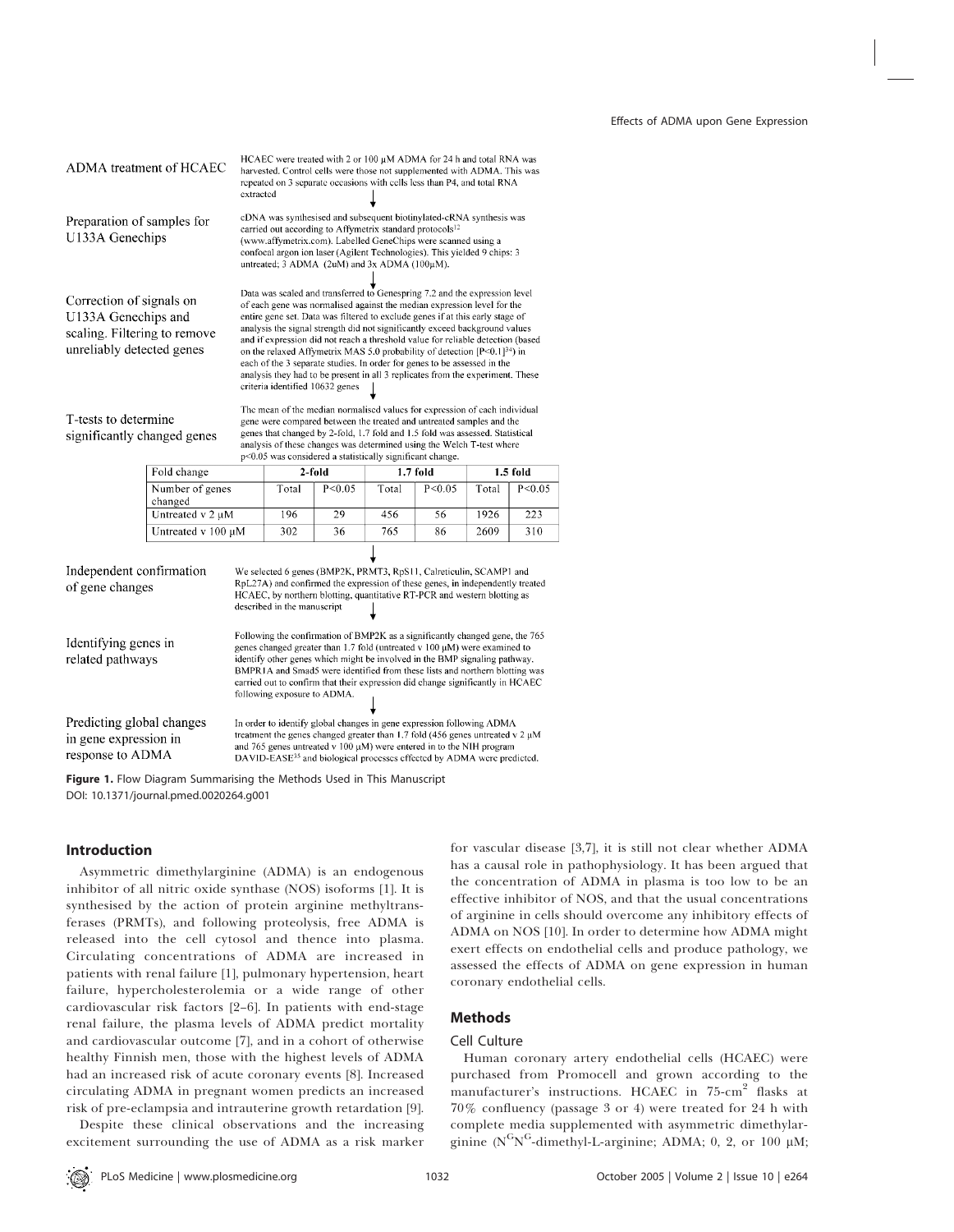#### Table 1. Primer Sequences for Q-PCR and RT-PCR

| Probe                       | 3 <sup>'</sup> Oligo         | 5 <sup>'</sup> Oligo   |
|-----------------------------|------------------------------|------------------------|
|                             |                              |                        |
| <b>BMP2K</b>                | <b>TGTTGCTGCTGTGTTGCATGA</b> | TATTGGGTCAGGGACCTCCTCA |
| SMAD <sub>5</sub>           | CACCTCTCCACCAACATAGTAC       | ATAATTCCCAGCCTATGGATAC |
| <b>BMPR1A</b>               | TAGTTCGCTGAACCAATAAAGG       | GTCAGAAAATGGAGTAACCTTA |
| PRMT3 <sup>a</sup>          | <b>CTTCGCCCCAGCTTTA</b>      | TACGGGCATTATGGGAT      |
| $\beta$ -actin <sup>a</sup> | AAATCCTGAGTCAAGCCAAAAA       | CCACGAAACTACCTTCAACTCC |
| mRMP <sub>2K</sub>          | CTTCAGATCCCGGTGGATTA         | ACACACCCGACCTCAACATT   |
| mPRMT3                      | <b>GACCCTGTTGTTGGCAATTCT</b> | CTTCCTGTGGAAAAGGTGGA   |
| $m\beta$ -actin             | CATGATCTGGGTCATCTTTTCA       | CATGATCTGGGTCATCTTTTCA |

a ners were designed for use on the LightCycler (Roche). DOI: 10.1371/journal.pmed.0020264.t001

Merck Biosciences, United Kingdom). This was repeated on three separate occasions with different batches of cells. RNA from each study was used as described below for GeneChip (Affymetrix, Santa Clara, California, United States) analysis. Our strategy for the GeneChip and subsequent analysis is outlined in Figure 1.

#### GeneChip Experiments

ADMA-treated HCAEC from T75 flasks were harvested in 7.5 ml of TRIzol (Invitrogen, Carlsbad, California, United States), and total RNA was extracted; cDNA and subsequent cRNA synthesis were prepared as previously described [11]. The quality of the biotin-labelled cRNA transcripts was determined using a Bioanalyser 2100 (Agilent Technologies, Palo Alto, California, United States). Purified cRNA (15 µg) was fragmented and hybridised to human U133A GeneChips according to Affymetrix standard protocols (http://www. affymetrix.com). Labelled GeneChips were scanned, using a confocal argon ion laser (Agilent Technologies).

#### GeneChip Data Analysis

The U133A GeneChip contains oligonucleotides derived from approximately 22,000 human transcripts and includes control bacterial genes bioB, bioC, bioD, and cre. GeneChip data files scaled to 100 and normalised to the median prior to analysis with GeneSpring 7.2 software (Agilent; Figure 1). Genes were excluded if the signal strength did not significantly exceed background values and if expression did not reach a threshold value for reliable detection (based on the relaxed Affymetrix MAS 5.0 probability of detection ( $p \leq 0.1$ ; [12]) in each of the three separate studies. Finally, genes were excluded if the level of expression did not vary by more than 1.7-fold between ADMA-treated (2 or 100  $\mu$ M) compared with untreated control HCAEC. The remaining genes were subjected to nonparametric Welch t-tests and are reported with their respective fold changes and  $p$ -values. The data have been submitted in a MIAME-compliant format to ArrayExpress at EBI (http://www.ebi.ac.uk/arrayexpress/).

## Determination of ADMA Levels

HCAEC cells were grown in 75-cm<sup>2</sup> flasks as described above for 24 h. Methylated arginines in the conditioned medium were quantitated by HPLC as previously described [1.13].

## Cell Growth Assay

Cells were seeded into a 96-well microtitre plate at a density of 500 cells per well and grown in complete EC medium in the presence of 0, 2, or 100  $\mu$ M ADMA. Cell growth was assayed (in triplicate) over a 4-d period using the CellTiter 96 Aqueous One Solution Cell Proliferation Assay (Promega, Madison, Wisconsin, United States).

## Confirmation of Gene Changes

For genes of interest selected on the initial GeneChip analysis, further experiments were undertaken, with different batches of cells, to verify changes detected by global expression profiling and using different approaches to assess mRNA or protein.

## RT-PCR

For RT-PCR cDNA was synthesised from the total RNA (approximately 1 µg) using Ready-To-Go You-Prime First-Strand Beads (Amersham Biosciences, Little Chalfont, United Kingdom) and supplemented with the  $3'$  gene-specific primers with  $\beta$ -actin as a control. RT-PCR used the primer sequences (Table 1) with  $\beta$ -actin as a control.

The PCR products were separated in 1% agarose gel, and the intensity of the bands was measured; each sample was corrected for  $\beta$ -actin. PCR products used for Northern blotting were excised and purified from agarose gel using Qiaex II (Qiagen, Valencia, California, United States).

## Quantitative-PCR

Quantitative PCR (Q-PCR) was carried out using a Light-Cycler (Roche, Alameda, California, United States) and LightCycler software version 3, LightCycler run 4.24. All reagents required for PCR (excluding cDNA and primers) were included in the LightCycler FastStart DNA Master SYBR Green 1 kit (Roche). Reverse transcription was performed as described above for RT-PCR. The PCR cycle settings were 95  $\degree$ C for 5 min, followed by 45 cycles of 95  $\degree$ C for 5 s, 58  $\degree$ C for 10 s (60 °C for  $\beta$ -actin), 72 °C for 40 s, and 77 °C (82 °C for  $\beta$ -actin), where fluorescence was measured at the end of each cycle and is gene-specific. Standard curves were constructed for PRMT3 as described by the manufacturer's instructions and compared to the reference gene  $\beta$ -actin.

#### Northern Blotting

HCAEC were grown to 70% confluency in 6-well plates and treated with 0, 2, and 100  $\mu$ M ADMA, 100  $\mu$ M L-N<sup>5</sup>-(1-Iminoethyl)ornithine (L-NIO), or 100  $\mu$ M symmetric dimethylarginine (SDMA) for 24 h; total RNA was extracted using

Table 2. Oligonucleotide Sequences for 5'-End-Labelling Northern Blotting Experiments

| Gene         | 5 <sup>'</sup> Oligo      |
|--------------|---------------------------|
|              |                           |
| RpS11        | AATAGCCTCCTTGGGTGTCTTGAA  |
| Calreticulin | AGAGCAGATGAAATCTCAGGCCTGT |
| SCAMP1       | AGACAGGTGCATTTAGGGATTCAAG |
| RpL27        | GGTGCCATCATCAATGTTCTTCACG |

DOI: 10.1371/journal.pmed.0020264.t002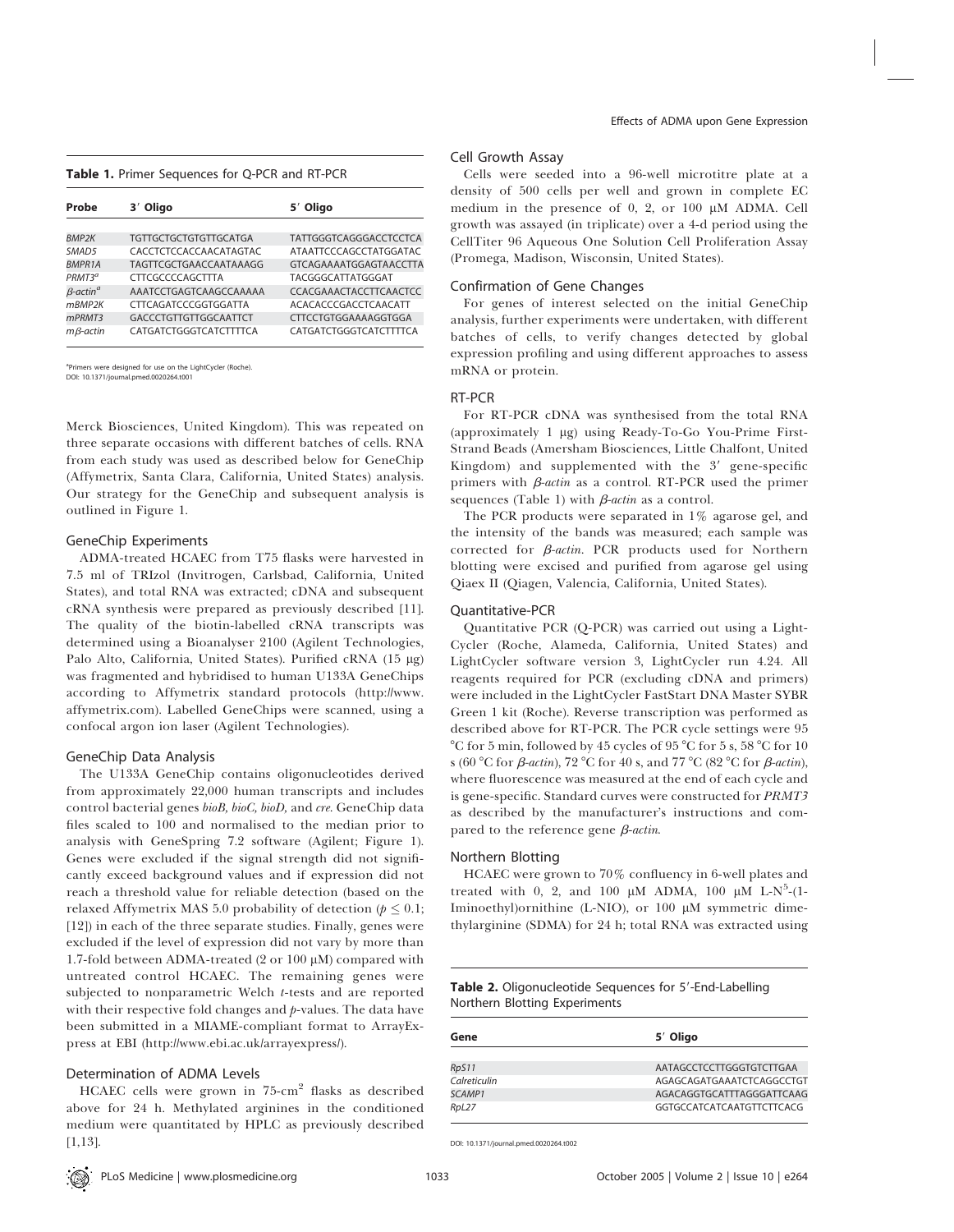

Figure 2. Endothelial Gene Expression Changes in Response to ADMA (A) Changes in HCAEC gene expression in response to ADMA. Hierarchical clustering of 131 genes significantly up- or downregulated  $(p < 0.05$ , Welch t-test) by greater than 1.7-fold on the U133A GeneChips in response to 2  $\mu$ M ADMA (56 genes) or 100  $\mu$ M ADMA (86 genes) compared with untreated cells with 11 genes changing with both concentrations of ADMA. Individual arrays are shown for each treatment group with blue representing low expression, and red high expression on the scale bar.

(B) Treatment of HCAEC with either 2  $\mu$ M or 100  $\mu$ M ADMA had no significant effect on cell viability;  $n = 6$ .

DOI: 10.1371/journal.pmed.0020264.g002

TRIzol, and RNA was separated by gel electrophoresis and blotted onto Hybond  $N^+$  (Amersham Biosciences). The ribosomal protein S11 (RpS11), ribosomal protein L-27 (RpL-27), Calreticulin, and secretory carrier membrane protein 1 (SCAMP1) probes were generated by end-labelling 5' oligonucleotides (Table 2) using T4 polynucleotide kinase.

The PCR products from RT-PCR reaction for  $\beta$ -actin, Smad5, bone morphogenetic protein receptor 1A (BMPR1A), and murine  $\beta$ -actin (*m* $\beta$ *-actin*); murine bone morphogenetic protein 2 inducible kinase (mBMP2K), and murine protein arginine methyltransferase 3 (mPRMT3) were purified and labelled with Redivue deoxycytidine 5'-[a-32P]-triphosphate (Amersham Biosciences), using a random primed DNA labelling kit (Roche).

## Western Blotting

HCAEC were treated with either  $0, 2$ , or  $100 \mu M$  ADMA for 24 h in 6-well plates and harvested in lysis buffer as described

previously [11], the protein concentrations of the lysates were determined by protein assay (Bio-Rad, Hercules, California, United States), and cell lysates were resolved by 12% SDS polyacryamide gel electrophoresis with equal amounts of protein loaded into each lane. Anti-PRMT3 (Upstate Biotechnology, Charlottesville, Virginia, United States) and Anti-BMP2K (Orbigen, San Diego, California, United States) were used with anti-rabbit secondary antibody coupled to horseradish peroxidase and detected with the ECL+ detection system (Amersham Pharmacia, Piscataway, New Jersey, United States). Densitometry of the bands was determined, and results are shown as the mean densitometry, where  $n = 4$  with inset of a typical Western blot.

#### Pathway Mapping and Gene Ontology Analysis

In order to determine whether ADMA had affected expression of genes in pathways related to the genes identified on the initial analysis, lists of genes that were changed more than 1.7-fold compared to control (irrespective of p-value) were examined using Gene Ontology (Affymetrix) data mining for biological process (at level 3), and Expression Analysis Systematic Explorer (EASE) biological theme analysis were conducted online at http://david. niaid.nih.gov using DAVID [14]. DAVID-EASE [15] generates an EASE score predicting the likelihood of genes mapping to specific biological processes (determined by Gene Ontology consortium) from a given list of changed genes, therefore enabling global themes in gene expression following ADMA treatment to be identified [15].

## Dimethylarginine Dimethylaminohydrolase 1 Gene Deletion Mice

ADMA is metabolised to citrulline and dimethylamine by the action of dimethylarginine dimethylaminohydrolase (DDAH). We have created knockout mice that lack DDAH1. DDAH1 heterozygous knockout mice (details to be published elsewhere) have approximately 2-fold higher plasma ADMA levels compared to wild-type litter-mates and thus provide an excellent model to test the effects of moderately raised ADMA levels in vivo. Northern blotting was carried out using RNA extracted from the brain, heart, and kidney of 12–14 wk-old DDAH1 heterozygous knockout and wild-type littermates with probes for mBMP2K and mPRMT3, and results are expressed relative to  $m\beta$ -*actin*.

#### Statistical Analyses

Q-PCR, Northern blot, and Western blot densitometry data for the treated HCAEC was analysed by one-way analysis of variance (ANOVA) coupled to Bonferroni posttest, and the Bonferroni posttest  $p$ -values are reported. The Northern blots from the DDAH1 gene deletion mice were compared with unpaired  $t$ -test and the  $p$ -values are reported.

## Results

## Changes in HCAEC Gene Expression in Response to ADMA on U133A GeneChips

A total of 979 genes changed in expression between ADMA-treated and control cells. Following the Welch t-test with a cutoff of  $p < 0.05$ , 56 genes were identified as having shown a statistically significant change between the untreated and 2-µM ADMA-treated cells, and 86 genes changed between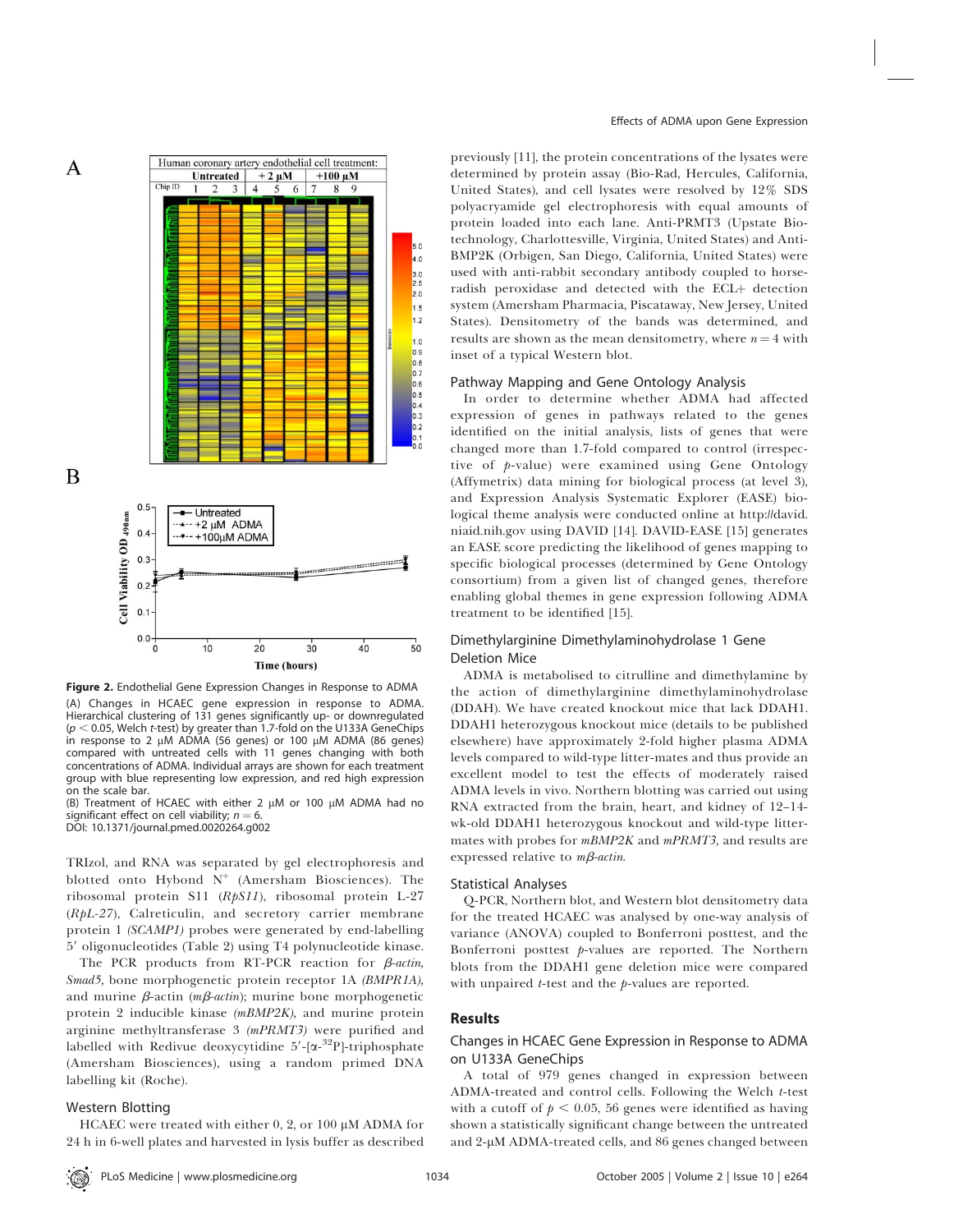## Table 3. Genes That Changed by More Than 1.7-Fold in 2 µM ADMA Treated HCAEC Compared to Untreated

| Affymetrix ID | <b>Gene Title</b>                                                                                           | Gene Symbol         | <b>Fold Change</b> | p-Value |
|---------------|-------------------------------------------------------------------------------------------------------------|---------------------|--------------------|---------|
| 213350_at     | <sup>a</sup> Ribosomal protein S11                                                                          | RpS11               | 8.065              | 0.0334  |
| 222364_at     | <b>EST</b>                                                                                                  |                     | 5.780              | 0.0168  |
| 213642_at     | <sup>a</sup> Ribosomal protein L27                                                                          | RpL27               | 4.386              | 0.0481  |
| 216859_x_at   | Golgi-specific brefeldin A resistance factor 1                                                              | GBF1                | 3.968              | 0.00706 |
| 212952_at     | <sup>a</sup> Calreticulin                                                                                   | CALR                | 2.959              | 0.0472  |
| 204569_at     | Intestinal cell (MAK-like) kinase                                                                           | ICK                 | 2.778              | 0.0491  |
| 203294_s_at   | Lectin, mannose-binding, 1                                                                                  | LMAN1               | 2.740              | 0.0433  |
| 210407_at     | Protein phosphatase 1A (formerly 2C), Magnesium-dependent, $\alpha$ -isoform                                | PPM <sub>1</sub> A  | 2.674              | 0.036   |
| 205636_at     | SH3GL3 protein                                                                                              | SH3GL3              | 2.404              | 0.00324 |
| 38290_at      | Regulator of G-protein signalling 14                                                                        | RGS14               | 2.347              | 0.0235  |
| 208995_s_at   | Peptidyl-prolyl isomerase G (cyclophilin G)                                                                 | PPIG                | 2.315              | 0.0146  |
| 214716_at     | <sup>a</sup> BMP2 inducible kinase                                                                          | <b>BMP2K</b>        | 2.304              | 0.00128 |
| 213610_s_at   | Hypothetical protein MGC2610                                                                                | MGC2610             | 2.299              | 0.0435  |
| 212209_at     | Thyroid hormone receptor associated protein 2                                                               | THRAP2              | 2.137              | 0.00562 |
| 214697_s_at   | ROD1 regulator of differentiation 1 (Schizosaccharomyces pombe)                                             | ROD1                | 2.132              | 0.02    |
| 213732_at     | Transcription factor 3                                                                                      | TCF3                | 2.119              | 0.0462  |
| 220112_at     | Hypothetical protein FLJ11795                                                                               | FLJ11795            | 2.114              | 0.00623 |
| 219785_s_at   | F-box protein 31                                                                                            | FBXO31              | 2.079              | 0.00429 |
| 206928_at     | Zinc finger protein 124 (HZF-16)                                                                            | <b>ZNF124</b>       | 2.045              | 0.0274  |
| 221903_s_at   | Cylindromatosis (turban tumor syndrome)                                                                     | <b>CYLD</b>         | 2.024              | 0.0221  |
| 204662_at     | CP110 protein                                                                                               | CP110               | 2.012              | 0.0165  |
| 212746_s_at   | KARP-1-binding protein                                                                                      | KAB                 | 1.980              | 0.0379  |
| 217540_at     | Transcribed locus, moderately similar to NP_055301.1 neuronal thread protein                                | $\qquad \qquad -$   | 1.946              | 0.00294 |
|               | AD7c-NTP (Homo sapiens)                                                                                     |                     |                    |         |
| 202364_at     | MAX interactor 1                                                                                            | MXI1                | 1.919              | 0.0268  |
| 204285_s_at   | Phorbol-12-myristate-13-acetate-induced protein 1                                                           | PMAIP1              | 1.916              | 0.0443  |
| 204010_s_at   | v-Ki-ras2 Kirsten rat sarcoma viral oncogene homolog                                                        | <b>KRAS</b>         | 1.905              | 0.046   |
| 202305_s_at   | Fasciculation and elongation protein zeta 2 (zygin II)                                                      | FEZ <sub>2</sub>    | 1.862              | 0.028   |
| 201242_s_at   | ATPase, Na+/K+ transporting, $\beta$ -1 polypeptide                                                         | ATP1B1              | 1.845              | 0.0391  |
| 205416_s_at   | Ataxin 3                                                                                                    | ATXN3               | 1.845              | 0.00666 |
| 218096_at     | 1-Acylglycerol-3-phosphate O-acyltransferase 5 (lysophosphatidic acid acyltransfer-<br>ase, $\varepsilon$ ) | AGPAT5              | 1.838              | 0.00518 |
| 218930_s_at   | Hypothetical protein FLJ11273                                                                               | FLJ11273            | 1.828              | 0.0495  |
| 214700_x_at   | RAP1 interacting factor homolog (yeast)                                                                     | RIF1                | 1.818              | 0.00974 |
| 215203_at     | Golgi autoantigen, golgin subfamily a, 4                                                                    | GOLGA4              | 1.812              | 0.0128  |
| 202225_at     | V-crk sarcoma virus CT10 oncogene homolog (avian)                                                           | <b>CRK</b>          | 1.805              | 0.0429  |
| 209318_x_at   | Pleiomorphic adenoma gene-like 1                                                                            | PLAGL1              | 1.805              | 0.0433  |
| 202906_s_at   | Nijmegen breakage syndrome 1 (nibrin)                                                                       | NBS1                | 1.773              | 0.0492  |
| 215948_x_at   | Zinc finger protein 237                                                                                     | <b>ZNF237</b>       | 1.761              | 0.042   |
| 203202_at     | HIV-1 rev binding protein 2                                                                                 | HRB2                | 1.718              | 0.0449  |
| 215412_x_at   | Postmeiotic segregation increased 2-like 2                                                                  | PMS2L2              | 1.706              | 0.0483  |
| 219021_at     | Ring finger protein 121                                                                                     | <b>RNF121</b>       | 0.588              | 0.0311  |
| 208704_x_at   | Amyloid $\beta$ (A4) precursor-like protein 2                                                               | APLP2               | 0.582              | 0.0433  |
| 211590_x_at   | Thromboxane A2 receptor                                                                                     | TBXA2R              | 0.579              | 0.0256  |
| 211385_x_at   | Sulfotransferase family, cytosolic, 1A, phenol-preferring, member 2                                         | SULT1A2             | 0.567              | 0.0237  |
| 217347_at     | <b>EST</b>                                                                                                  |                     | 0.563              | 0.0285  |
| 203873_at     | Possible global transcription activator SNF2L1 (SWI/SNF related matrix associated                           | SMARCA <sub>1</sub> | 0.557              | 0.00757 |
|               | actin-dependent regulator of chromatin subfamily A member 1).                                               |                     |                    |         |
| 222280_at     | EST                                                                                                         |                     | 0.551              | 0.0493  |
| 212699 at     | Secretory carrier membrane protein 5                                                                        | SCAMP5              | 0.547              | 0.0427  |
| 213484_at     | Clone 23700 mRNA sequence                                                                                   |                     | 0.543              | 0.0464  |
| 209998 at     | Phosphatidylinositol glycan, class O                                                                        | <b>PIGO</b>         | 0.499              | 0.0408  |
| 216421_at     | EST                                                                                                         |                     | 0.481              | 0.0194  |
| 209093_s_at   | Glucosidase, β; acid (includes glucosylceramidase)                                                          | GBA                 | 0.468              | 0.0117  |
| 207740_s_at   | Nucleoporin 62 kDa                                                                                          | NUP62               | 0.428              | 0.0404  |
| 217142_at     | $\alpha$ subunit of the elongation factor-1 complex                                                         | EEF1A               | 0.416              | 0.0266  |
| 212822_at     | <b>HEG</b> homolog                                                                                          | <b>HEG</b>          | 0.412              | 0.0221  |
| 205777_at     | Dual specificity phosphatase 9                                                                              | DUSP9               | 0.399              | 0.0055  |
| 208353_x_at   | Ankyrin 1, erythrocytic                                                                                     | ANK1                | 0.205              | 0.0433  |

Fold changes and p-values of genes that changed by more than 1.7-fold in 2  $\mu$ M ADMA treated HCAEC compared to untreated ( $p < 0.05$  by Welch t-tests).

<sup>a</sup>Genes that were used for reanalysis in subsequent experiments. DOI: 10.1371/journal.pmed.0020264.t003

the untreated and  $100$ - $\mu$ M ADMA greater than 1.7-fold; 11 genes showed statistically significant changes at both concentrations of ADMA compared to untreated cells (Figure 2A; Tables 3 and 4).

## Effects of ADMA upon HCAEC Viability

Basal levels of ADMA and SDMA in HCAEC media were  $0.17 \pm 0.01$  µM and  $0.22 \pm 0.02$  µM, respectively, and arginine levels exceeded 300 µM. No changes were observed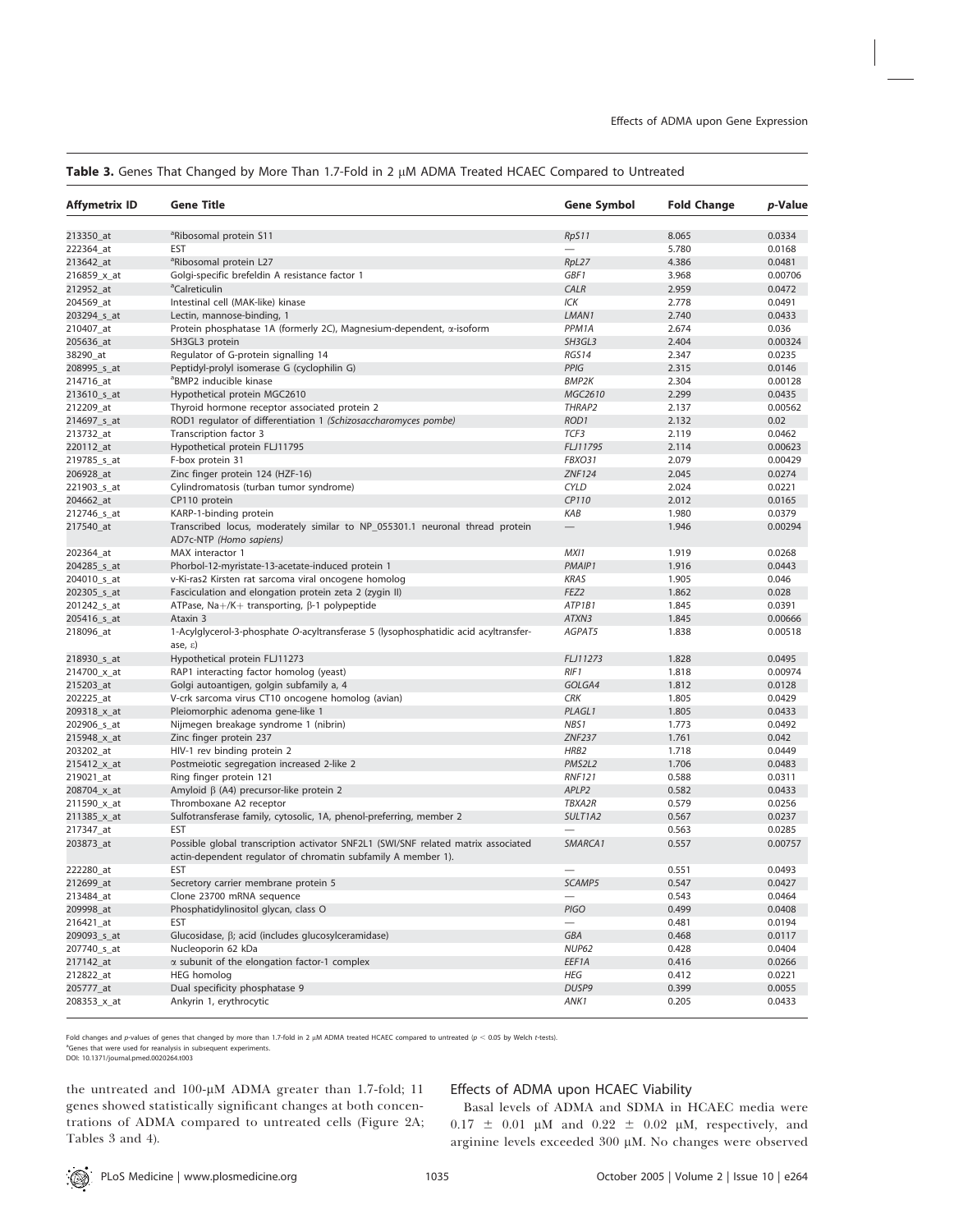# Table 4. Genes that Changed by More than 1.7-Fold in 100 µM ADMA-Treated HCAEC Compared to Untreated

| Affymetrix ID | <b>Gene Title</b>                                                                             | Gene Symbol              | <b>Fold Change</b> | p-Value           |
|---------------|-----------------------------------------------------------------------------------------------|--------------------------|--------------------|-------------------|
| 222364_at     | <b>EST</b>                                                                                    |                          | 11.06              | 0.00597           |
| 216859_x_at   | Golgi-specific brefeldin A resistance factor 1                                                | GBF1                     | 6.757              | 0.00045           |
| 204397_at     | Echinoderm microtubule-associated protein-like                                                | EMAP2                    | 4.016              | 0.0201            |
| 212417 at     | <sup>a</sup> Secretory carrier membrane protein 1                                             | SCAMP1                   | 3.165              | 0.0307            |
| 213734_at     | Replication factor C (activator 1) 5, 36.5kDa                                                 | RFC5                     | 2.740              | 0.0259            |
| 214716_at     | <sup>a</sup> BMP2 inducible kinase                                                            | <b>BMP2K</b>             | 2.695              | 0.00049           |
| 214078_at     | P21 (CDKN1A)-activated kinase 3                                                               | PAK3                     | 2.500              | 0.0228            |
| 204142_at     | Enolase superfamily member 1                                                                  | ENOSF1                   | 2.488              | 0.00326           |
| 221765_at     | UDP-glucose ceramide glucosyltransferase                                                      | UGCG                     | 2.392              | 0.00264           |
| 215218_s_at   | Chromosome 19 open reading frame 14                                                           | C19orf14                 | 2.336              | 0.0406            |
| 213732 at     | Transcription factor 3                                                                        | TCF3                     | 2.315              | 0.0141            |
| 213610_s_at   | Hypothetical protein MGC2610                                                                  | MGC2610                  | 2.309              | 0.0316            |
| 201424_s_at   | Cullin 4A                                                                                     | CUL4A                    | 2.278              | 0.0356            |
| 205636_at     | SH3GL3 protein                                                                                | SH3GL3                   | 2.242              | 0.0395            |
| 217951_s_at   | PHD finger protein 3                                                                          | PHF3                     | 2.183              | 0.0174            |
| 220112_at     | Hypothetical protein FLJ11795                                                                 | FLJ11795                 | 2.128              | 0.00597           |
| 218297_at     | Chromosome 10 open reading frame 97                                                           | C10orf97                 | 2.020              | 0.0376            |
| 217540_at     | Similar to NP_055301.1 neuronal thread protein AD7c-NTP                                       |                          | 2.020              | 0.00341           |
| 222335_at     | <b>EST</b>                                                                                    |                          | 2.016              | 0.00276           |
| 212936_at     | Hypothetical protein DKFZp564D172                                                             | DKFZP564D172             | 1.949              | 0.0423            |
| 221649_s_at   | Peter Pan homolog (Drosophila)                                                                | PPAN                     | 1.898              | 0.0189            |
| 213320_at     | <sup>a</sup> Protein arginine N-methyltransferase 3                                           | PRMT3                    | 1.883              | 0.0339            |
| 212209_at     | Thyroid hormone receptor associated protein 2                                                 | THRAP2                   | 1.883              | 0.0353            |
| 204237_at     | GULP, engulfment adaptor PTB domain containing 1                                              | GULP1                    | 1.880              | 0.0299            |
| 205191_at     | Retinitis pigmentosa 2 (X-linked recessive)                                                   | RP <sub>2</sub>          | 1.880              | 0.0324            |
| 202663_at     | Wiskott-Aldrich syndrome protein interacting protein                                          | <b>WASPIP</b>            | 1.869              | 0.023             |
| 212855_at     | KIAA0276 protein                                                                              | <b>KIAA0276</b>          | 1.862              | 0.0192            |
| 220255_at     | Fanconi anemia, complementation group E                                                       | <b>FANCE</b>             | 1.821              | 0.0339            |
| 205296_at     | Retinoblastoma-like 1 (p107)                                                                  | RBL1                     | 1.792              | 0.0458            |
| 206102_at     | KIAA0186 gene product                                                                         | <b>KIAA0186</b>          | 1.786              | 0.047             |
| 200605_s_at   | Protein kinase, cAMP-dependent, regulatory, type I, $\alpha$                                  | PRKAR1A                  | 1.767              | 0.0491            |
| 218256_s_at   | Nucleoporin 54 kDa                                                                            | <b>NUP54</b>             | 1.754              | 0.0223            |
| 221222_s_at   | Hypothetical protein FLJ20519                                                                 | FLJ20519                 | 1.742              | 0.0163            |
| 221634_at     | Similar to RPL23AP7 protein                                                                   | MGC70863                 | 1.736              | 0.0164            |
| 210148_at     | Homeodomain interacting protein kinase 3                                                      | HIPK3                    | 1.727              | 0.037             |
| 202419_at     | Follicular lymphoma variant translocation 1                                                   | FVT1                     | 1.721              | 0.0482            |
| 217542_at     | Carboxypeptidase M                                                                            | <b>CPM</b>               | 1.701              | 0.0122            |
| 209831_x_at   | Deoxyribonuclease II, lysosomal                                                               | DNASE2                   | 0.586              | 0.0186            |
| 200678_x_at   | Granulin                                                                                      | <b>GRN</b>               | 0.579              | 0.0491            |
| 213829_x_at   | Tumor necrosis factor receptor superfamily, member 6b, decoy                                  | <b>TNFRSF6B</b>          | 0.577              | 0.0121            |
| 216041_x_at   | Granulin                                                                                      | <b>GRN</b>               | 0.574              | 0.049             |
| 201434_at     | Tetratricopeptide repeat domain 1                                                             | TTC1                     | 0.573              | 0.0294            |
| 203778_at     | Mannosidase, a A, lysosomal                                                                   | <b>MANBA</b>             | 0.566              | 0.0395            |
| 207239_s_at   | PCTAIRE protein kinase 1                                                                      | PCTK1<br>PPM1G           | 0.565              | 0.0454            |
| 200913_at     | Protein phosphatase 1G (formerly 2C),                                                         | ZNF592                   | 0.564              | 0.0417<br>0.00276 |
| 204473_s_at   | Zinc finger protein 592                                                                       | SIRT7                    | 0.564<br>0.561     | 0.0219            |
| 218797_s_at   | Sirtuin (silent mating type information regulation 2 homolog) 7 (Saccharomyces<br>cerevisiae) |                          |                    |                   |
| 200643_at     | High-density lipoprotein binding protein (vigilin)                                            | <b>HDLBP</b>             | 0.560              | 0.0398            |
| 211941_s_at   | Prostatic binding protein                                                                     | PBP                      | 0.556              | 0.0387            |
| 207559_s_at   | Zinc finger protein 261                                                                       | ZNF261                   | 0.552              | 0.0363            |
| 214035_x_at   | LOC399491 protein                                                                             | LOC399491                | 0.551              | 0.0113            |
| 216885_s_at   | WD repeat domain 42A                                                                          | WDR42A                   | 0.551              | 0.0276            |
| 210589_s_at   | Glucosidase, B; acid (includes glucosylceramidase)                                            | GBA                      | 0.550              | 0.014             |
| 203524 s at   | Mercaptopyruvate sulfurtransferase                                                            | <b>MPST</b>              | 0.550              | 0.0234            |
| 222217_s_at   | Solute carrier family 27 (fatty acid transporter), member 3                                   | SLC27A3                  | 0.548              | 0.045             |
| 209140_x_at   | Major histocompatibility complex, class I, B                                                  | HLA-B                    | 0.544              | 0.0451            |
| 205851_at     | Protein expressed in nonmetastatic cells 6, (nucleoside-diphosphate kinase)                   | NME6                     | 0.543              | 0.00934           |
| 211471 s at   | RAB36, member RAS oncogene family                                                             | RAB36                    | 0.541              | 0.0235            |
| 221757_at     | HGFL gene                                                                                     | MGC17330                 | 0.539              | 0.016             |
| 215533_s_at   | Ubiquitination factor E4B (UFD2 homolog, yeast)                                               | UBE4B                    | 0.538              | 0.0229            |
| 215178_x_at   | <b>EST</b>                                                                                    | $\overline{\phantom{0}}$ | 0.534              | 0.0116            |
| 204248_at     | Guanine nucleotide binding protein, $\alpha$ -11 (Gq class)                                   | GNA11                    | 0.532              | 0.00662           |
| 212744_at     | Bardet-Biedl syndrome 4                                                                       | BBS4                     | 0.528              | 0.0119            |
| 208829_at     | TAP binding protein (tapasin)                                                                 | <b>TAPBP</b>             | 0.526              | 0.0292            |
| 209002_s_at   | KIAA1536 protein                                                                              | <b>KIAA1536</b>          | 0.522              | 0.0492            |
| 212040_at     | Trans-Golgi network protein 2                                                                 | TGOLN2                   | 0.519              | 0.0129            |
| 216283_s_at   | Poliovirus receptor                                                                           | PVR                      | 0.519              | 0.0351            |
| 219931_s_at   | Kelch-like 12 (Drosophila)                                                                    | KLHL12                   | 0.510              | 0.0291            |

PLoS Medicine | www.plosmedicine.org | Note | 1036 | October 2005 | Volume 2 | Issue 10 | e264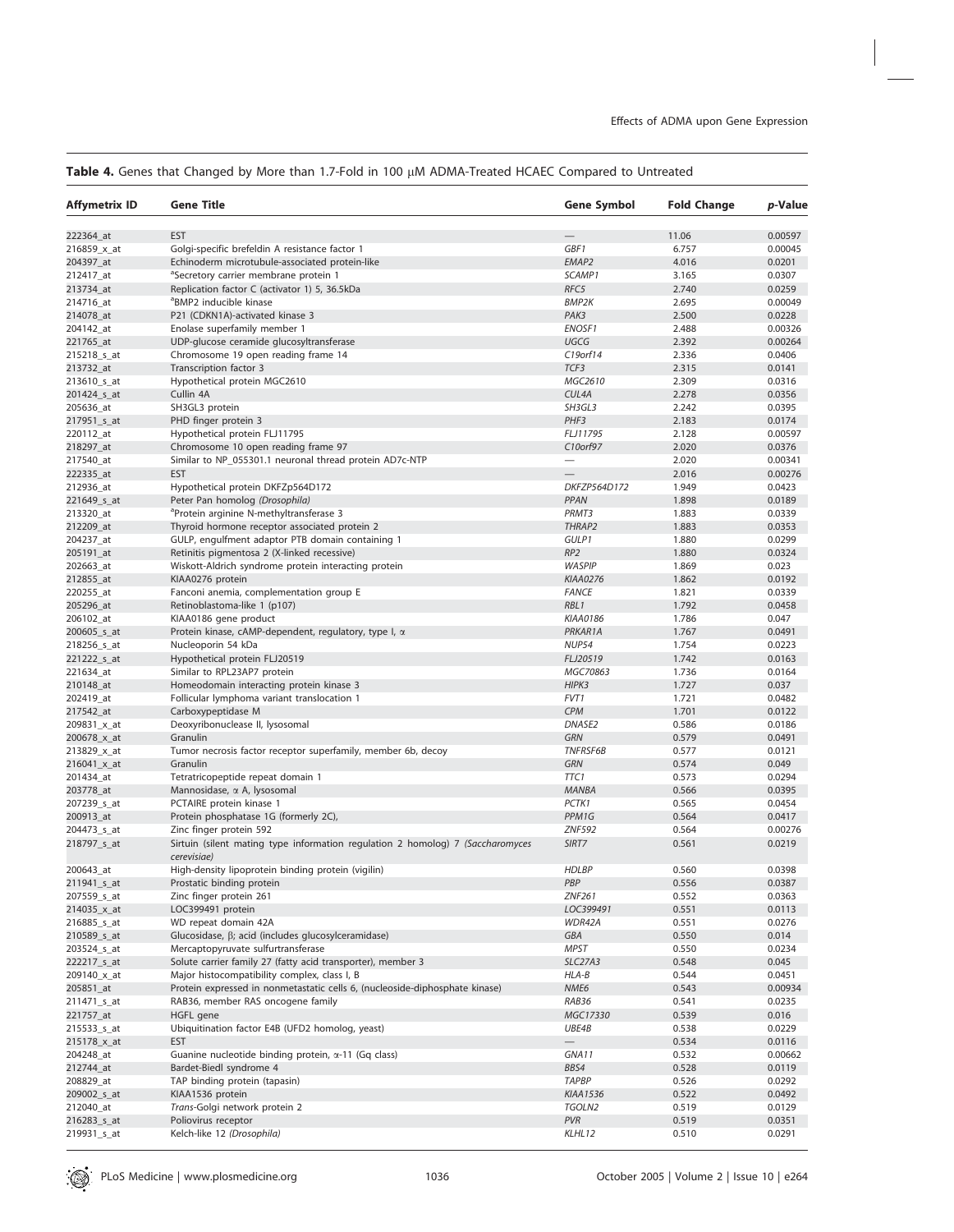#### Table 4. Continued

| <b>Affymetrix ID</b> | <b>Gene Title</b>                                          | <b>Gene Symbol</b> | <b>Fold Change</b> | <i>p</i> -Value |
|----------------------|------------------------------------------------------------|--------------------|--------------------|-----------------|
|                      |                                                            |                    |                    |                 |
| 202556 s at          | Microspherule protein 1                                    | MCRS1              | 0.502              | 0.00625         |
| $218216 \times at$   | ADP-ribosylation-like factor 6 interacting protein 4       | ARL6IP4            | 0.498              | 0.00504         |
| 211241 at            | Lipocortin 2 pseudogene                                    | LIP2               | 0.486              | 0.00553         |
| 202640 s at          | RAN binding protein 3                                      | RANBP3             | 0.484              | 0.0406          |
| 210378 s at          | Sjogren's syndrome nuclear autoantigen 1                   | SSNA <sub>1</sub>  | 0.480              | 0.0381          |
| 209093 s at          | Glucosidase, $\beta$ ; acid (includes glucosylceramidase)  | <b>GBA</b>         | 0.467              | 0.0216          |
| 211160 x at          | Actinin, $\alpha$ -1                                       | ACTN1              | 0.463              | 0.018           |
| 217331 at            | SCC-112 protein                                            | $SCC-112$          | 0.463              | 0.0235          |
| 211911 x at          | Major histocompatibility complex, class I, B               | $HLA-B$            | 0.444              | 0.0186          |
| 212822 at            | <b>HEG</b> homolog                                         | HEG                | 0.429              | 0.0275          |
| 208729 x at          | Major histocompatibility complex, class I, B               | $HLA-B$            | 0.429              | 0.0301          |
| 210042 s at          | Cathepsin Z                                                | <b>CTSZ</b>        | 0.401              | 0.0324          |
| 211230 s at          | Phosphoinositide-3-kinase, catalytic, $\delta$ polypeptide | PIK3CD             | 0.396              | 0.0428          |
| 203273 s at          | Tumor suppressor candidate 2                               | TUSC <sub>2</sub>  | 0.376              | 0.00316         |
| 218425 at            | TRIAD3 protein                                             | TRIAD <sub>3</sub> | 0.360              | 0.0426          |
| 203143 s at          | KIAA0040 gene product                                      | KIAA0040           | 0.354              | 0.0485          |
| 216180_s_at          | Synaptojanin 2                                             | SYNJ2              | 0.346              | 0.0329          |
| 206031 s at          | Ubiquitin-specific protease 5 (isopeptidase T)             | USP5               | 0.209              | 0.0292          |

Fold changes and p-values of genes that changed by more than 1.7-fold in 100 µM ADMA-treated HCAEC compared to untreated ( $p < 0.05$  by Welch t-tests). <sup>a</sup>Genes that were used for reanalysis in subsequent experiments.

DOI: 10.1371/journal.pmed.0020264.t004

in HCAEC viability over 72 h in the presence of either 2 or 100 μM ADMA (Figure 2B).

## Confirming Transcriptional Changes

To determine the reliability of changes identified by GeneChip analysis, four genes were selected from those that showed a statistically significant change in either the 2 or 100  $\mu$ M sample compared to control (Figure 3A). These were SCAMP1, Calreticulin, (RpL27) and RpS11. In studies on a different batch of HCAEC, Northern blotting confirmed that expression of these genes changed in response to ADMA (Figure 3B).

In order to elucidate the mechanism of ADMA action, HCAEC were also treated with the potent NOS inhibitor L-NIO and SDMA, which is not a NOS inhibitor or DDAH substrate, but is a naturally occurring methylarginine that competes with arginine for the cationic amino acid transporter [10,16]. Interestingly neither SDMA nor L-NIO elicited significant changes in the expression of RpS11, RpL27, SCAMP1, or Calreticulin (Figure 3B).

## Genes of Specific Interest Identified by GeneChip

Protein arginine methyltransferase. PRMT3 was selected as a gene of interest, because of its involvement in ADMA synthesis [17]. It changed 1.8-fold on the GeneChip untreated versus 100 µM groups ( $p = 0.0339$ ; Figure 4A). In a separate series of follow-up studies, HCAEC were treated with ADMA, and PRMT3 gene expression was determined by Q-PCR. PRMT3 mRNA levels increased following either low- or highdose ADMA treatment (Figure 4B untreated versus 2  $\mu$ M,  $p$  < 0.05; and untreated versus 100  $\mu$ M,  $p < 0.01$ ,  $n = 6$ ). PRMT3 protein expression also increased in response to ADMA treatment (Figure 4C; untreated versus 2  $\mu$ M; and untreated versus 100  $\mu$ M,  $p < 0.05$ ,  $n = 4$ ). When HCAEC were treated for  $24$  h with  $2 \mu M$  SDMA or L-NIO, neither treatment significantly affected PRMT3 expression, whereas  $100 \mu M$ 

SDMA or L-NIO caused a small increase in PRMT3 expression (Figure 4B;  $n = 6$ ).

Bone morphogenetic protein 2 inducible kinase. We identified that bone morphogenetic protein 2 inducible kinase (BMP2K) changed on the GeneChip in response to ADMA  $(2 \mu M$  and  $100 \mu M$  ADMA increased expression by 2.304-fold  $[p = 0.00128]$  and 2.695-fold  $[p < 0.001]$ , respectively; Figure 5A). In a separate series of experiments on a different batch of HCAEC this increase in BMP2K expression was confirmed by RT-PCR (data not shown). Western blotting also revealed that BMP2K protein levels were increased in response to ADMA (Figure 5B); densitometry of these blots indicated that there was a significant increase (untreated versus 2  $\mu$ M,  $p < 0.05$ ; and untreated versus 100  $\mu$ M,  $p < 0.01$ ,  $n = 4$ ).

## Identification of Genes Involved in Bone Morphogenetic Protein Signalling

Having confirmed changes in BMP2K expression, the total list of 765 genes that changed greater than 1.7-fold in response to 100 µM ADMA, was reexamined to identify additional genes in the bone morphogenetic protein (BMP) signalling pathway affected by ADMA. This analysis identified Smad5 and BMPR1A (Figures 6 and 7). In a separate set of studies Northern blotting confirmed that mRNA was increased in HCAEC after 24 h by either 2 or 100 µM ADMA for Smad5 and BMPR1A (Smad5 untreated versus 2 µM and untreated versus 100  $\mu$ M;  $p < 0.05$ ,  $n = 4$ ; Figure 6A; and BMPR1A untreated versus 2  $\mu$ M,  $p < 0.05$  and untreated versus 100  $\mu$ M;  $p < 0.01$ ,  $n = 4$ ; Figure 6B).

## Identification of Global Changes in Gene Expression

All genes that changed by more than 1.7-fold (irrespective of p-value) were entered into DAVID-EASE. EASE probability scores were generated based upon the number of genes for each biological process altered in response to ADMA (Tables 5 and 6), where these biological processes were defined by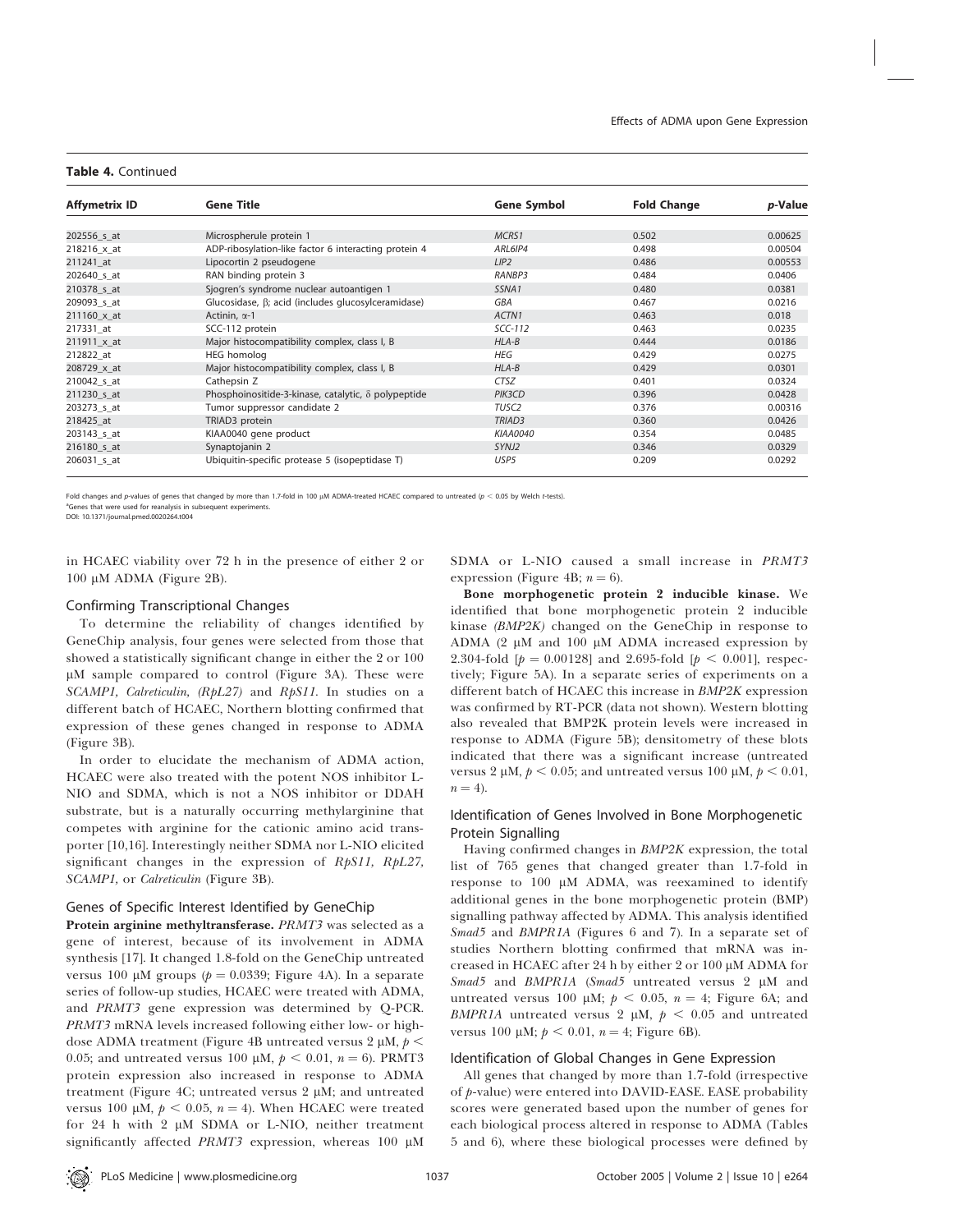

Figure 3. Confirmation of Gene Expression Changed by GeneChip Analysis

(A) SCAMP1; Calreticulin, ribosomal protein L-27 (RpL27), and RpS11 signal-to-noise ratios derived from U133A GeneChip analysis where  $n=3$  (untreated versus 100 µM: SCAMP1 changed 3.16-fold,  $p = 0.031$ ; and untreated versus 2 µM: Calreticulin changed 2.96-fold,  $p = 0.047$ ; RpS11, 8.065-fold,  $p = 0.033$ ;  $RpL27$ , 4.39-fold,  $p = 0.048$ 

(B) SCAMP1; Calreticulin, RpL27, and RpS11 mRNA levels are elevated by ADMA (2 and 100 µM; \*p < 0.05 and \*\*p < 0.01). SDMA (100 µM) and L-NIO (100  $\mu$ M) did not elicit changes in gene expression as shown by Northern blotting, where mRNA was corrected for differences in  $\beta$ -actin mRNA expression. DOI: 10.1371/journal.pmed.0020264.g003

enriched Gene Ontology categories. These gene lists indicated that ADMA affects genes involved in metabolism, RNA splicing, transcription, and cell cycle regulation.

## Gene Deletion Mice

To examine whether the effects observed in the cell culture model were relevant to the in vivo situation, we determined the expression level of certain genes in DDAH heterozygous knockout mice that have 2-fold elevation in plasma ADMA levels. Total RNA from DDAH1 heterozygous knockout was probed for *mBMP2K* and *mPRMT3* by Northern blotting and corrected for  $m\beta$ -actin expression (Figure 8). Levels of mBMP2K for brain, heart, and kidney, respectively, were 42  $\pm$  13.8% (p = 0.047), 33.3  $\pm$  18.6% (p = 0.038), 74.0  $\pm$ 21.4% ( $p = 0.007$ ), higher in DDAH1 heterozygous mice ( $n = 9$ ) compared with wild-type litter-mates  $(n = 5)$ . A similar trend was seen for the expression of mPRMT3 (data not shown).

## **Discussion**

ADMA is an endogenous inhibitor of NOSs [1] and there is an association between increased plasma levels of ADMA and renal disease [1], pulmonary hypertension [5], preeclampsia [9], and the progression of atherosclerosis [18,19]. Whilst the concentration of ADMA in plasma of healthy adults varies between 0.4 and 1  $\mu$ M, it may increase to 1.45-4.0  $\mu$ M with certain diseases, and this increase is thought to be causally involved in pathophysiology [1,6,7,9,20]. In the present study we detected substantial changes in gene expression in HCAEC after 24 h of exposure to concentrations of ADMA similar to those reported in pathophysiological states. Furthermore, we identified specific pathways of gene activation that give insight into the mechanisms by which ADMA may contribute to disease. Surprisingly, some of these changes appear to be independent of blockade of the Larginine:nitric oxide (NO) pathway.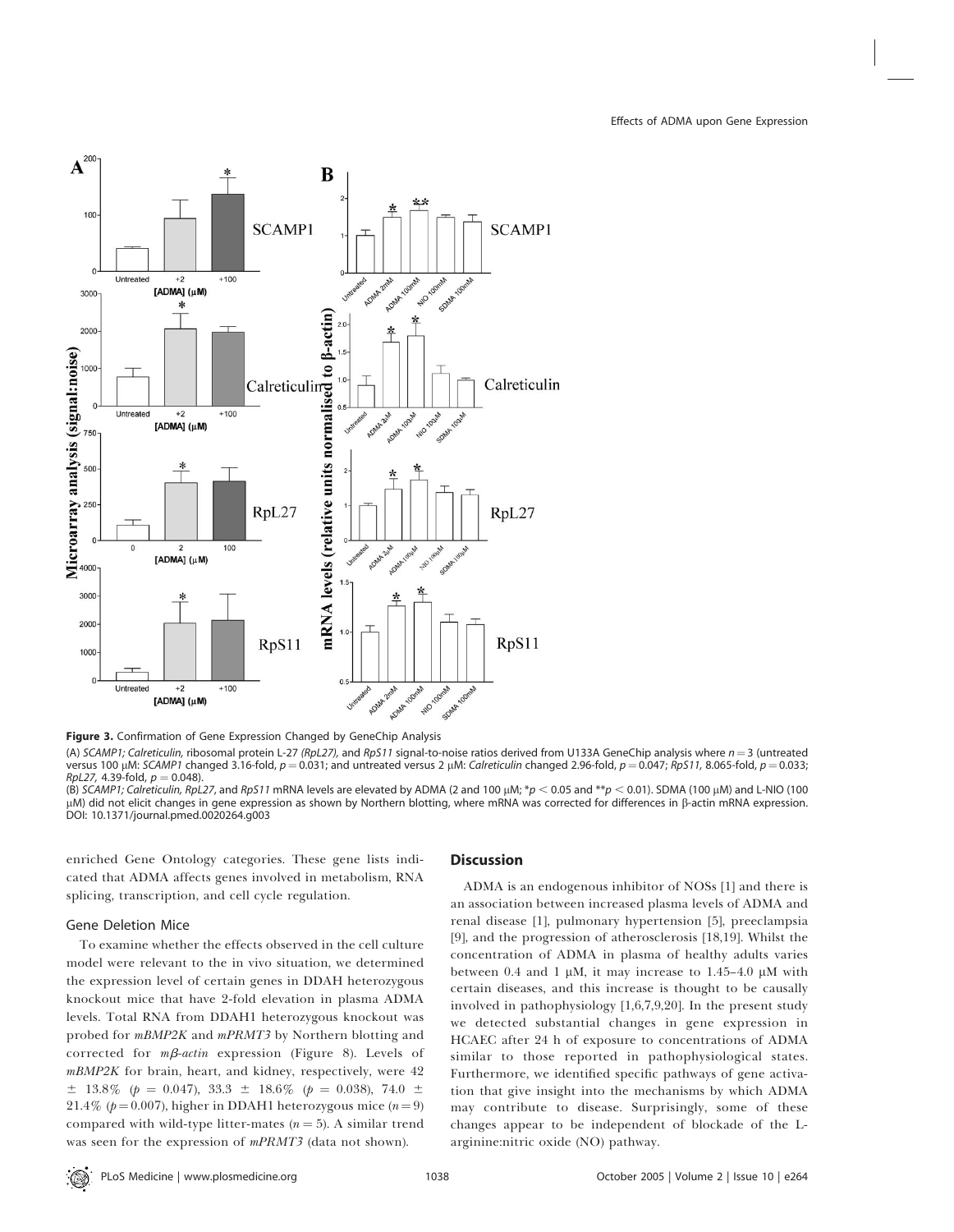



Figure 4. ADMA Alters PRMT3 Gene Expression and Protein Levels

(A) PRMT3 levels are changed by ADMA on U133A GeneChips where  $n =$ 3 (untreated versus 100  $\mu$ M: 1.88-fold increase,  $p = 0.034$ ). (B) PRMT3 mRNA is changed in HCAEC following 24-h exposure to ADMA

(2 and 100  $\mu$ M) but not SDMA (100  $\mu$ M) or L-NIO (100  $\mu$ M), measured by Q-PCR (\* $p < 0.05$  and \*\* $p < 0.01$ , where  $n = 8$ ).

(C) PRMT3 protein levels are increased in HCAEC following 24-h treatment with ADMA (2 and 100  $\mu$ M) as determined by Western blotting, using a commercially available PRMT3 antibody (Upstate Biotechnology), where equal amounts of protein were loaded in each lane. Densitometry of the PRMT3 was carried for each of the blots from four separate experiments. ADMA (2 and 100  $\mu$ M) treatment for 24 h significantly increased the levels of PRMT3 ( $p < 0.05$ ). The inset blot is a representative from four separate experiments. DOI: 10.1371/journal.pmed.0020264.g004

#### Low Concentrations of ADMA Alter Gene Expression

Acute administration of ADMA to healthy individuals elicits a transient fall in heart rate and cardiac output and increases blood pressure [2], but little is known of the potential longer-term effects of raised ADMA. Zoccali et al. reported that a  $1-\mu M$  increment in ADMA above the upper limits for healthy individuals was associated with increased risk of cardiovascular mortality [7], and levels around  $2 \mu M$ seem to be associated with a number of diverse cardiovascular pathologies [3,8]. In the current study, HCAEC were treated with 2 or 100 µM ADMA. We repeated GeneChip analysis in



Figure 5. ADMA Alters BMP2K Gene Expression and Protein Levels (A) BMP2K is increased more than 2-fold in HCAEC following 24-h ADMA treatment (2  $\mu$ M and 100  $\mu$ M ADMA increased expression by 2.304-fold  $[p = 0.00128]$  and 2.695-fold  $[p < 0.001]$  respectively).

(B) BMP2K protein levels are increased in HCAEC following 24-h treatment with ADMA (2 and 100  $\mu$ M) as determined by Western blotting, using a commercially available BMP2K antibody (Orbigen). Densitometry of the BMP2K band was carried for each of the blots from four separate experiments (untreated versus 2  $\mu$ M:  $p$  < 0.05; and untreated versus 100  $\mu$ M:  $p < 0.01$ ,  $n = 4$ ). The inset blot is representative of four separate experiments, where equal amounts of protein were loaded in each lane.

DOI: 10.1371/journal.pmed.0020264.g005

three separate studies and observed reproducible changes in the expression of a subset of genes in response to low- and high -dose ADMA. Because there is always a possibility of false positives being identified on arrays, we tested the reproducibility of the GeneChip approach by selecting four genes significantly upregulated by ADMA treatment. In a separate series of studies we confirmed an increase in mRNA levels by Northern blotting at both concentrations of ADMA. Thus it is clear that pathophysiological concentrations of ADMA  $(2 \mu M)$ affect endothelial cell gene expression even in the presence of very high arginine concentrations  $(>300 \mu M)$ . Endogenous ADMA is metabolised by DDAH, and DDAH activity is the major determinant of plasma ADMA concentrations [2]. To determine whether the effects we saw in vitro would be reproduced in vivo we examined DDAH1 knockout mice. At least one of the gene changes we saw in vitro also occurs in vivo since DDAH1 heterozygous knockout mice have increased concentrations of ADMA in plasma and showed upregulation of BMP2K in several tissues.

ADMA inhibits NOSs with an  $IC_{50}$  of about 5  $\mu$ M, the precise potency depending on the prevailing concentration

PLoS Medicine | www.plosmedicine.org | November 2005 | Volume 2 | Issue 10 | e264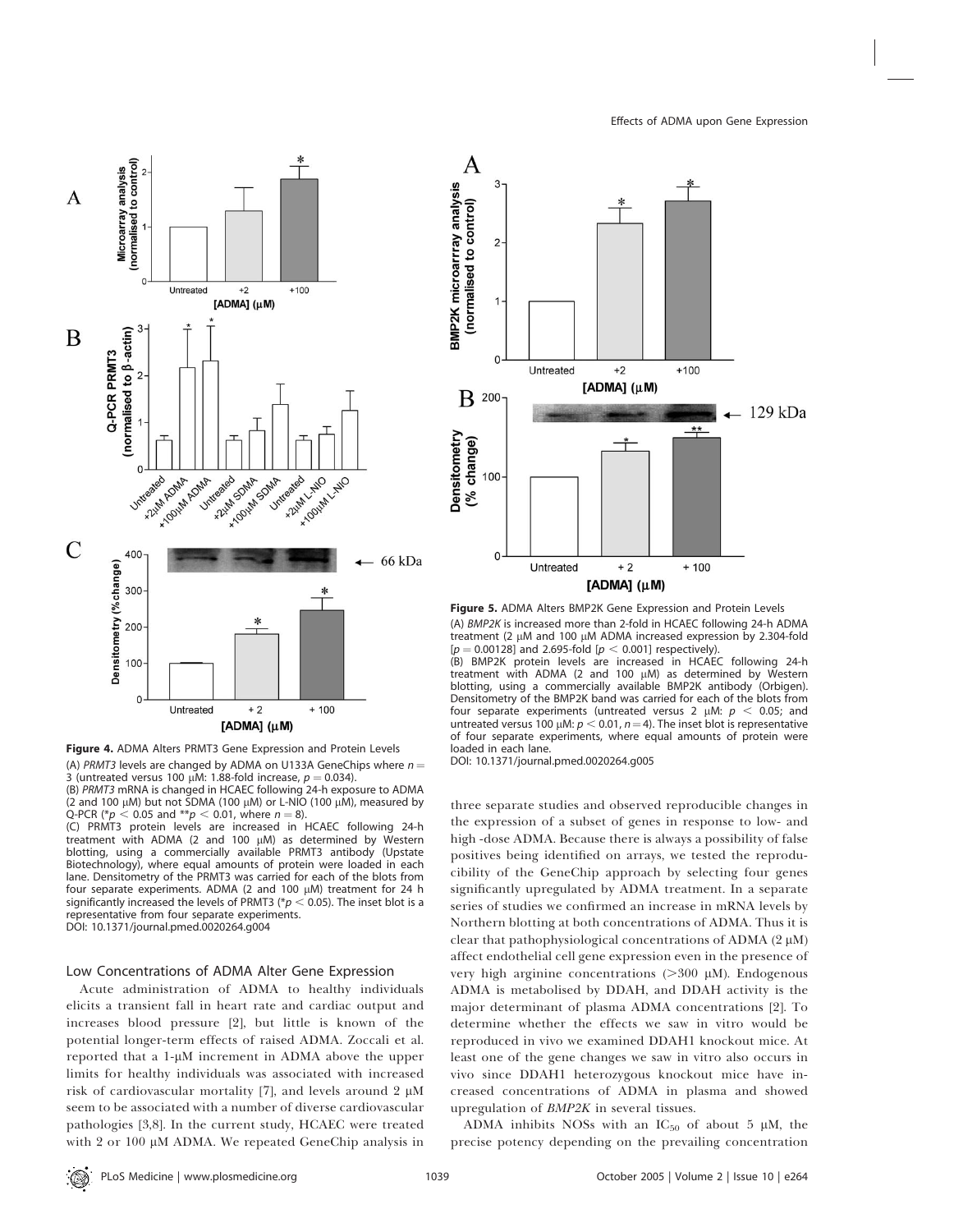

Figure 6. Genes Involved in BMP Signalling are Altered by ADMA Smad5 (A) and BMPR1A (B) are elevated in HCAEC following 24-h treatment with ADMA (2 and 100  $\mu$ M), as shown by Northern blotting where mRNA was corrected for differences in  $\beta$ -actin mRNA expression  $(*p < 0.05; ** p < 0.01$ , where  $n = 4$ ). DOI: 10.1371/journal.pmed.0020264.g006

of arginine [21]. It is known that adding endogenous NO to endothelial cells alters gene expression [22,23] and that inhibitors of endogenous NO generation can alter expression of specific genes, at least under conditions of endothelial cell activation with cytokines. To determine whether the effects we observed could be accounted for by inhibition of NOS, we treated cells with a highly potent NOS inhibitor (L-NIO) and with SDMA, an endogenous dimethylarginine that has no effect on NOS but which can block arginine transport [10,16]. Neither SDMA nor L-NIO replicated the effects of ADMA on gene expression. We have not undertaken a full GeneChip analysis of responses to L-NIO, so we do not know how much overlap there would be between the effects of L-NIO and ADMA, but of those genes examined we saw a discordance between responses to the two inhibitors. This raises the intriguing possibility that some of the actions of ADMA may be independent of effects of NO, possibly due to other actions such as the ability of ADMA to increase superoxide generation [24,25]. Other authors have reported differences in efficacy of ADMA in cell culture systems compared to other NOS inhibitors that have more potent effects on isolated NOS [26], and further studies will be required to identify to what extent NO-independent effects contribute to the overall action of ADMA. Interestingly, a NOS-independent effect of ADMA on angiotensin-converting enzyme has recently been suggested [25]. NOS-independent effects of ADMA may explain why, in some situations where ADMA concentrations are raised, L-arginine does not restore normal endothelial function [27] and why ADMA can exert effects, even in the presence of high endogenous arginine concentrations.

Pathway

Squares in yellow show genes that increased significantly on the GeneChip, whilst squares in blue show genes decreased by ADMA compared to untreated HCAEC, and ''?'' represents an unknown mechanism of action. DOI: 10.1371/journal.pmed.0020264.g007

## Patterns of Gene Change

Mapping genes changed by ADMA to identify global changes in biological processes [15], indicated that ADMA treatment may have significant effects on genes involved in cell cycle regulation, cell proliferation, DNA repair, transcriptional regulation, and metabolism. The full biological significance of the range of genes affected is not yet known, but our data demonstrate the potential for elevated ADMA to affect endothelial (and likely other cellular) function in disease. In the present study, we focussed on two pathways of potential importance—BMP pathways and PRMTs.

#### BMP Pathways and ADMA

Analysis of the U133A GeneChips revealed that BMP2K was induced more than 2-fold in response to either 2 or 100  $\mu$ M ADMA. The increase in gene expression was mirrored by an increase in BMP2K protein, and the effect was also seen in our high-ADMA mouse model. By relaxing parameters (to exclude false negatives) a search for other genes involved in BMP signalling revealed that Smad5 and BMPR1A were also amongst the transcripts increased by GeneChip analysis, and these changes were confirmed by Northern blotting. The finding of changes in the BMP signalling pathway is important since the ADMA/DDAH pathway seems to be involved in animal models of pulmonary hypertension [28,29], and mutations in the BMP receptor 2 (BMPR2) are associated with familial pulmonary hypertension in humans [30].

The changes in BMP pathways may also be important in understanding some of the effects of renal failure. ADMA accumulates in renal failure and fulfils many of the criteria of a uraemic toxin [1,18]. In addition to effects on cardiovas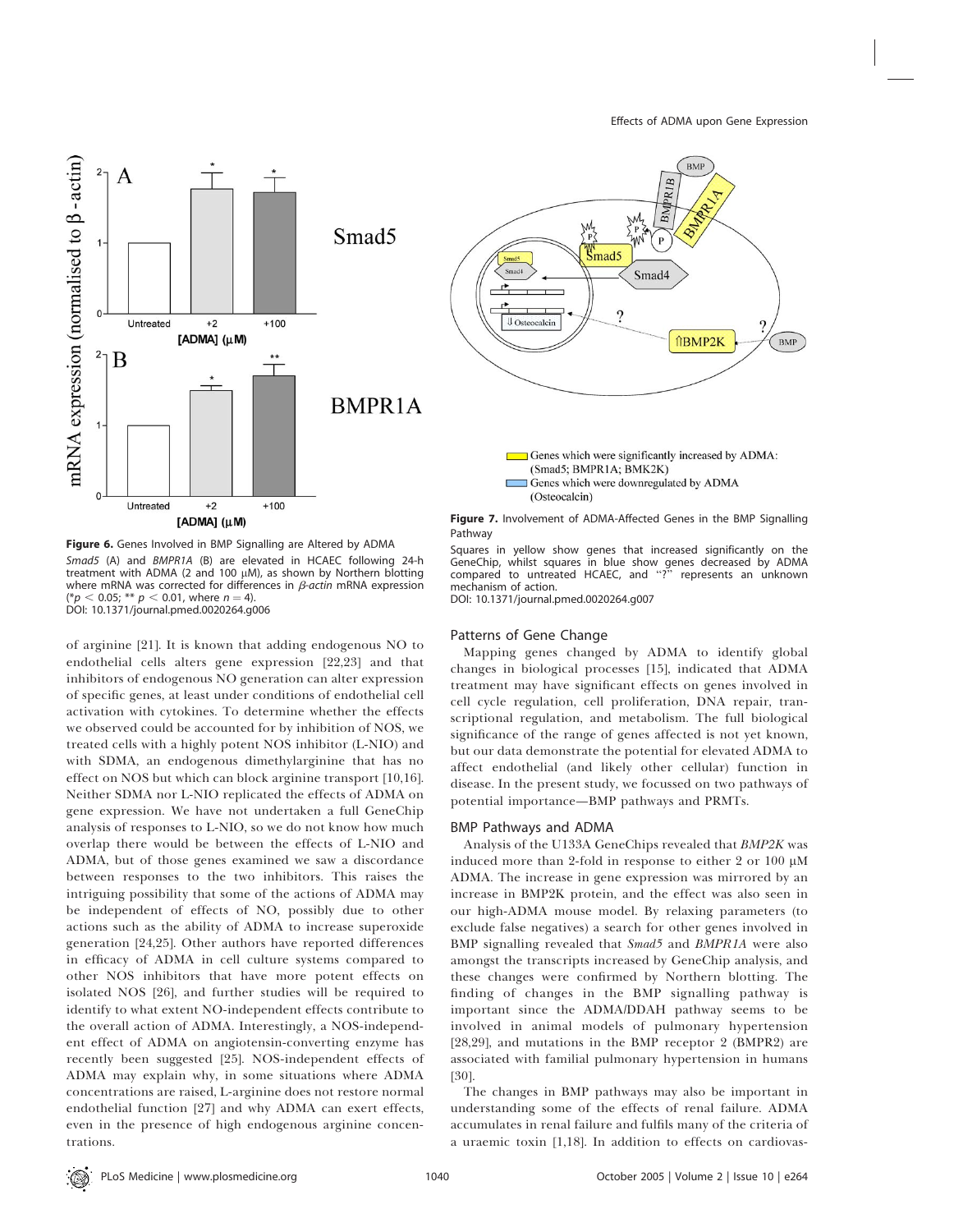Table 5. Identification of Global Changes in Gene Expression in HCAEC Following Treatment with 2  $\mu$ M ADMA

| <b>Biological Process</b>                                          | <b>Number of Genes</b><br><b>Mapped to Process</b> | EASE<br>Score |
|--------------------------------------------------------------------|----------------------------------------------------|---------------|
|                                                                    |                                                    |               |
| Metabolism                                                         | 161                                                | 0.0252        |
| Nucleobase, nucleoside, nucleotide,<br>and nucleic acid metabolism | 77                                                 | 0.0305        |
| RNA splicing                                                       | 8                                                  | 0.0324        |
| Antigen presentation,<br>endogenous antigen                        | ξ                                                  | 0.0337        |
| Antigen processing,<br>endogenous antigen via MHC class I          | 3                                                  | 0.0337        |
| Chromatin modification                                             | 6                                                  | 0.0371        |
| Antigen processing                                                 | $\overline{4}$                                     | 0.0389        |
| Regulation of transcription                                        | 50                                                 | 0.0398        |
| Protein metabolism                                                 | 67                                                 | 0.0407        |
| Antigen presentation                                               | 4                                                  | 0.0434        |
| Cell organization and biogenesis                                   | 22                                                 | 0.0441        |
| Cell growth and/or maintenance                                     | 96                                                 | 0.0462        |
| Double-strand break repair                                         | 3                                                  | 0.0493        |
| Transcription                                                      | 52                                                 | 0.0506        |

Genes that changed by more than 1.7-fold in 2 µM treated compared to untreated HCAEC (465) were analysed by DAVID-EASE [15] software (National Institutes of Health) to determine biological processes, based on gene ontology, likely to have been affected by ADMA treatment. MHC, major histocompatibility complex.

DOI: 10.1371/journal.pmed.0020264.t005

cular risk, ADMA may contribute to renal osteodystrophy, a process in which BMPs have been implicated [31]. Indeed an earlier study that showed that ADMA reduces osteoblast differentiation and decreases osteocalcin expression [32]. The present study confirms osteocalcin as a gene downregulated by ADMA, and since activation of BMP2K attenuates osteocalcin expression and reduces osteoblast differentiation [33], it is possible that the effects of ADMA on osteocalcin may be secondary to induction of BMP2K (Figure 7). Whatever the mechanisms, identification of a link between ADMA and BMP pathways may be relevant to the increased vascular calcification seen in renal disease [31].

#### ADMA and Arginine Methylation

We observed that PRMT3 gene expression was elevated following exposure to ADMA; this was confirmed by Q-PCR, and PRMT3 protein expression also increased. This is the first report that ADMA may alter the expression of enzymes involved in its own synthesis. There are presently five known PRMTs that asymmetrically methylate arginine residues and two (PRMT5 and PRMT7) that symmetrically methylate arginine residues. PRMT3 has a wide tissue distribution, is expressed in highly vascular tissues, including heart and lung [17], and expression may be increased by oxidised-LDL [34]. Our observations indicate that ADMA can induce a similar increase in PRMT3 expression.

The roles of methylation of arginine residues in proteins are not yet well defined, but studies of PRMT3 in fission yeast have shown that it associates with proteins involved in the translational machinery and that the S2 ribosomal protein, a component of the yeast 40S ribosome, is a specific substrate for PRMT3 [35]. PRMT3 is the only PRMT known to interact with the translational machinery, and it is interesting that we Table 6. Identification of Global Changes in Gene Expression in HCAEC Following Treatment with 100  $\mu$ M ADMA

| <b>Biological Process</b>                                 | <b>Number of Genes</b>   | <b>EASE</b>  |
|-----------------------------------------------------------|--------------------------|--------------|
|                                                           | <b>Mapped to Process</b> | <b>Score</b> |
|                                                           |                          |              |
| Cell growth and/or maintenance                            | 183                      | 0.0000126    |
| Cytoplasm organization and biogenesis                     | 29                       | 0.000463     |
| Cellular physiological process                            | 199                      | 0.000579     |
| Antigen processing, endogenous<br>antigen via MHC class I | 5                        | 0.00103      |
| Organelle organization and biogenesis                     | 25                       | 0.00141      |
| Antigen processing                                        | $\overline{7}$           | 0.00142      |
| Intracellular transport                                   | 35                       | 0.0029       |
| Cytoskeleton organization and biogenesis                  | 20                       | 0.00393      |
| Cell cycle                                                | 45                       | 0.00939      |
| Antigen presentation                                      | 6                        | 0.00996      |
| Intracellular protein transport                           | 27                       | 0.00997      |
| Antigen presentation,                                     | 4                        | 0.0118       |
| endogenous antigen                                        |                          |              |
| Cell proliferation                                        | 62                       | 0.0138       |
| Negative regulation of cell cycle                         | 10                       | 0.0141       |
| Transport                                                 | 86                       | 0.0142       |
| Positive regulation of cell proliferation                 | 12                       | 0.0157       |
| Protein transport                                         | 27                       | 0.0164       |
| Regulation of cell cycle                                  | 28                       | 0.0203       |
| Cell organization and biogenesis                          | 35                       | 0.0272       |
| Regulation of cell proliferation                          | 20                       | 0.0305       |
| Pyrimidine nucleotide biosynthesis                        | $\overline{4}$           | 0.0414       |
| Vesicle-mediated transport                                | 18                       | 0.0487       |

Genes that changed by more than 1.7-fold in 100 µM treated compared to untreated HCAEC (765) were analysed by DAVID-EASE [15] software (National Institutes of Health) to determine biological processes likely to have bee affected by ADMA treatment

MHC, major histocompatibility complex.

DOI: 10.1371/journal.pmed.0020264.t006

have found several genes, including ribosomal proteins  $RpS11$ and RpL27, involved in translational control, that were also altered in response to ADMA treatment. Amongst the genes changed greater than 1.7-fold in response to ADMA was methionine adenosyltransferase II  $\alpha$ , which catalyses the production of S-adenosylmethionine, the methyl donor for the PRMT reaction [36]. The role of ADMA in regulating arginine methylation in protein deserves further study.

#### Summary

Increased circulating concentrations of ADMA have been reported in cardiovascular and other disorders, and intracellular concentrations may vary independently of circulating levels. In the present study we have demonstrated that relatively small changes in the concentration of ADMA affect gene expression in endothelial cells. Identification of pathways regulated by ADMA may aid our understanding of how ADMA contributes to a wide range of pathologies. Two pathways of specific interest have been identified—BMP signalling and enzymes involved in arginine methylation. The effects on BMP signalling may be particularly important in renal disease and in the link between raised ADMA and pulmonary hypertension.

## Supporting Information

#### Accession Numbers

The microarray data have been loaded into the EBI MIAMExpress database (http://www.ebi.ac.uk/miamexpress/) and have been assigned the accession number E-MEXP-377.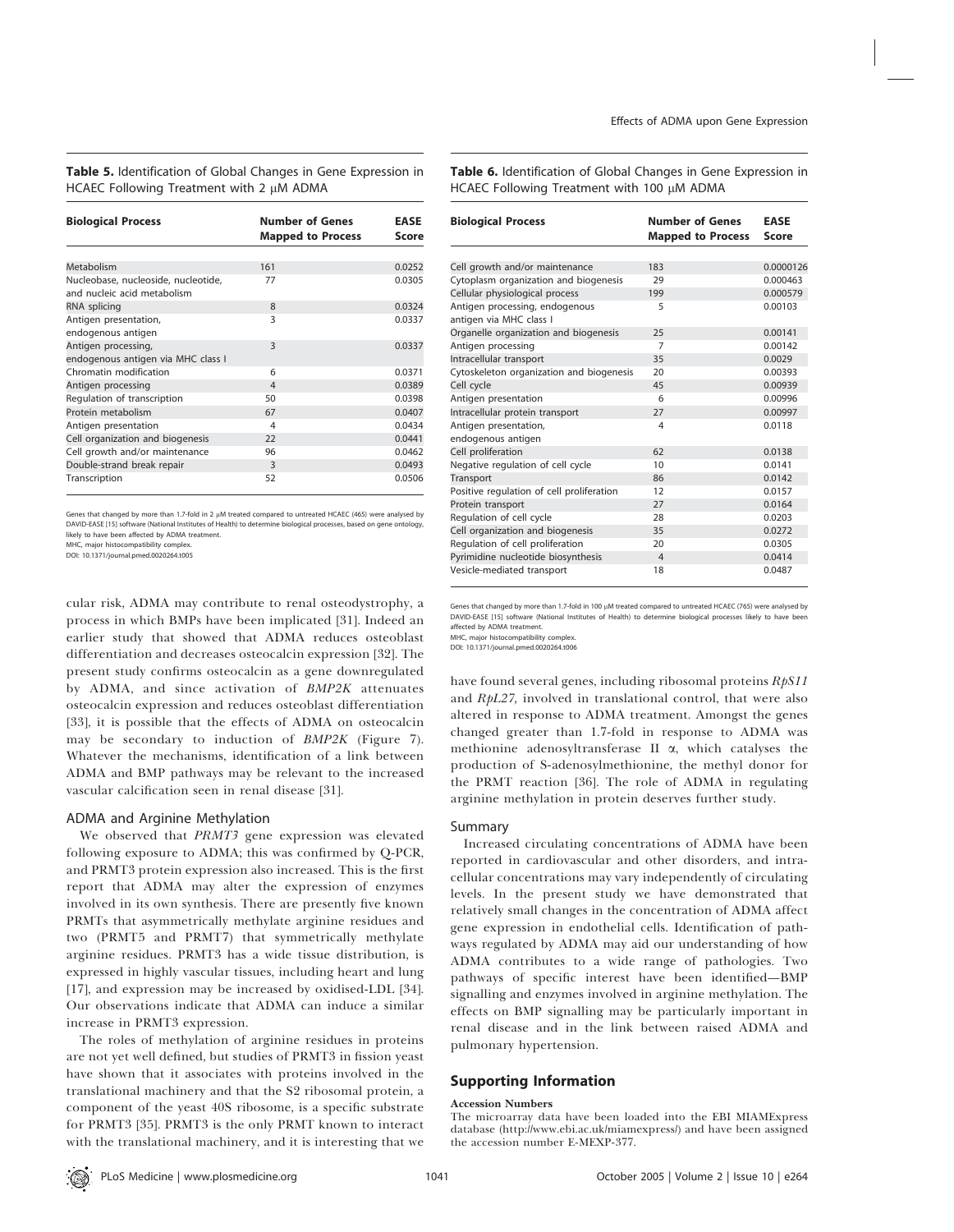

Expression of BMP2K mRNA from brain, heart, and kidney is increased in 12-wk DDAH1 heterozygous knockout mice compared to wild-type littermates ( $p = 0.0473$ ,  $p = 0.0379$ , and  $p = 0.0070$ , respectively); mRNA was corrected for differences in  $\beta$ -actin mRNA expression, where  $n = 5$  wild type, and  $n = 9$  DDAH heterozygous. DOI: 10.1371/journal.pmed.0020264.g008

## Acknowledgments

The authors would like to thank Dr. R. C. Chambers (University College London) and Ms. D. Fletcher (Institute of Child Health) for their help with the GeneChip analysis and Dr. M. Malaki and Dr. M. Nandi for their assistance with the transgenic mice. This work was funded by British Heart Foundation Grant RG 2000/07. The funders had no role in study design, data collection and analysis, decision to publish, or preparation of the manuscript.

#### References

- 1. Vallance P, Leone A, Calver A, Collier J, Moncada S (1992) Accumulation of an endogenous inhibitor of nitric oxide synthesis in chronic renal failure. Lancet 339: 572–575.
- 2. Achan V, Broadhead M, Malaki M, Whitley G, Leiper J, et al. (2003) Asymmetric dimethylarginine causes hypertension and cardiac dysfunction

in humans and is actively metabolized by dimethylarginine dimethylaminohydrolase. Arterioscler Thromb Vasc Biol 23: 1455–1459.

- 3. Cooke JP (2004) Asymmetrical dimethylarginine: The Uber marker? Circulation 109: 1813–1818.
- 4. Usui M, Matsuoka H, Miyazaki H, Ueda S, Okuda S, et al. (1998) Increased endogenous nitric oxide synthase inhibitor in patients with congestive heart failure. Life Sci 62: 2425–2430.
- 5. Gorenflo M, Zheng C, Werle E, Fiehn W, Ulmer HE (2001) Plasma levels of asymmetrical dimethyl-L-arginine in patients with congenital heart disease and pulmonary hypertension. J Cardiovasc Pharmacol 37: 489–492.
- 6. Boger RH, Bode-Boger SM, Szuba A, Tsao PS, Chan JR, et al. (1998) Asymmetric dimethylarginine (ADMA): A novel risk factor for endothelial dysfunction: Its role in hypercholesterolemia. Circulation 98: 1842–1847.
- 7. Zoccali C, Bode-Boger S, Mallamaci F, Benedetto F, Tripepi G, et al. (2001) Plasma concentration of asymmetrical dimethylarginine and mortality in patients with end-stage renal disease: A prospective study. Lancet 358: 2113–2117.
- 8. Valkonen VP, Paiva H, Salonen JT, Lakka TA, Lehtimaki T, et al. (2001) Risk of acute coronary events and serum concentration of asymmetrical dimethylarginine. Lancet 358: 2127–2128.
- 9. Savvidou MD, Hingorani AD, Tsikas D, Frolich JC, Vallance P, et al. (2003) Endothelial dysfunction and raised plasma concentrations of asymmetric dimethylarginine in pregnant women who subsequently develop preeclampsia. Lancet 361: 1511–1517.
- 10. Tsikas D, Boger RH, Sandmann J, Bode-Boger SM, Frolich JC (2000) Endogenous nitric oxide synthase inhibitors are responsible for the Larginine paradox. FEBS Lett 478: 1–3.
- 11. Chambers RC, Leoni P, Kaminski N, Laurent GJ, Heller RA (2003) Global expression profiling of fibroblast responses to transforming growth factorbeta1 reveals the induction of inhibitor of differentiation-1 and provides evidence of smooth muscle cell phenotypic switching. Am J Pathol 162: 533–546.
- 12. Seo J, Bakay M, Chen YW, Hilmer S, Shneiderman B, et al. (2004) Interactively optimizing signal-to-noise ratios in expression profiling: Project-specific algorithm selection and detection  $p$ -value weighting in Affymetrix microarrays. Bioinformatics 20: 2534–2544.
- 13. Teerlink T, Nijveldt RJ, de Jong S, van Leeuwen PA (2002) Determination of arginine, asymmetric dimethylarginine, and symmetric dimethylarginine in human plasma and other biological samples by high-performance liquid chromatography. Anal Biochem 303: 131–137.
- 14. Dennis G Jr, Sherman BT, Hosack DA, Yang J, Gao W, et al. (2003) DAVID: Database for Annotation, Visualization, and Integrated Discovery. Genome Biol 4: P3.
- 15. Hosack DA, Glynn Dennis G, Sherman BT, Lane BC, Lempicki RA (2003) Identifying biological themes within lists of genes with EASE. Genome Biol 4: R70.
- 16. Closs EI, Basha FZ, Habermeier A, Forstermann U (1997) Interference of Larginine analogues with L-arginine transport mediated by the  $y+$  carrier hCAT-2B. Nitric Oxide 1: 65–73.
- 17. Tang J, Gary JD, Clarke S, Herschman HR (1998). PRMT 3, a type I protein arginine N-methyltransferase that differs from PRMT1 in its oligomerization, subcellular localization, substrate specificity, and regulation. J Biol Chem 273: 16935–16945.
- 18. Kielstein JT, Bode-Boger SM, Frolich JC, Haller H, Boger RH (2001) Relationship of asymmetric dimethylarginine to dialysis treatment and atherosclerotic disease. Kidney Int Suppl 78: S9–S13.
- 19. Zoccali C (2002) Endothelial damage, asymmetric dimethylarginine and cardiovascular risk in end-stage renal disease. Blood Purif 20: 469–472.
- 20. Stuhlinger MC, Abbasi F, Chu JW, Lamendola C, McLaughlin TL, et al. (2002) Relationship between insulin resistance and an endogenous nitric oxide synthase inhibitor. JAMA 287: 1420–1426.
- 21. MacAllister RJ, Whitley GS, Vallance P (1994) Effects of guanidino and uremic compounds on nitric oxide pathways. Kidney Int 45: 737–742.
- 22. Faruqi TR, Erzurum SC, Kaneko FT, DiCorleto PE (1997) Role of nitric oxide in poly(I-C)-induced endothelial cell expression of leukocyte adhesion molecules. Am J Physiol 273: (5 Pt 2): H2490–H2497.
- 23. Hemish J, Nakaya N, Mittal V, Enikolopov G (2003) Nitric oxide activates diverse signaling pathways to regulate gene expression. J Biol Chem 278: 42321–42329.
- 24. Cardounel AJ, Xia Y, Zweier JL (2005) Endogenous methylarginines modulate superoxide as well as nitric oxide generation from neuronal nitric oxide synthase: Differences in the effects of monomethyl and dimethyl arginines in the presence and absence of tetrahydrobiopterin. J Biol Chem 280: 7540–7549.
- 25. Suda O, Tsutsui M, Morishita T, Tasaki H, Ueno S, et al. (2004) Asymmetric dimethylarginine causes arteriosclerotic lesions in endothelial nitric oxide synthase-deficient mice: Involvement of renin-angiotensin system and oxidative stress. Arterioscler Thromb Vasc Biol 24: 1682–1688.
- 26. Smirnova IV, Kajstura M, Sawamura T, Goligorsky MS (2004) Asymmetric dimethylarginine upregulates LOX-1 in activated macrophages: Role in foam cell formation. Am J Physiol Heart Circ Physiol 287: H782–H790.
- 27. Cross JM, Donald AE, Kharbanda R, Deanfield JE, Woolfson RG, et al. (2001) Acute administration of L-arginine does not improve arterial endothelial function in chronic renal failure. Kidney Int 60: 2318–2323.
- 28. Arrigoni FI, Vallance P, Haworth SG, Leiper JM (2003) Metabolism of